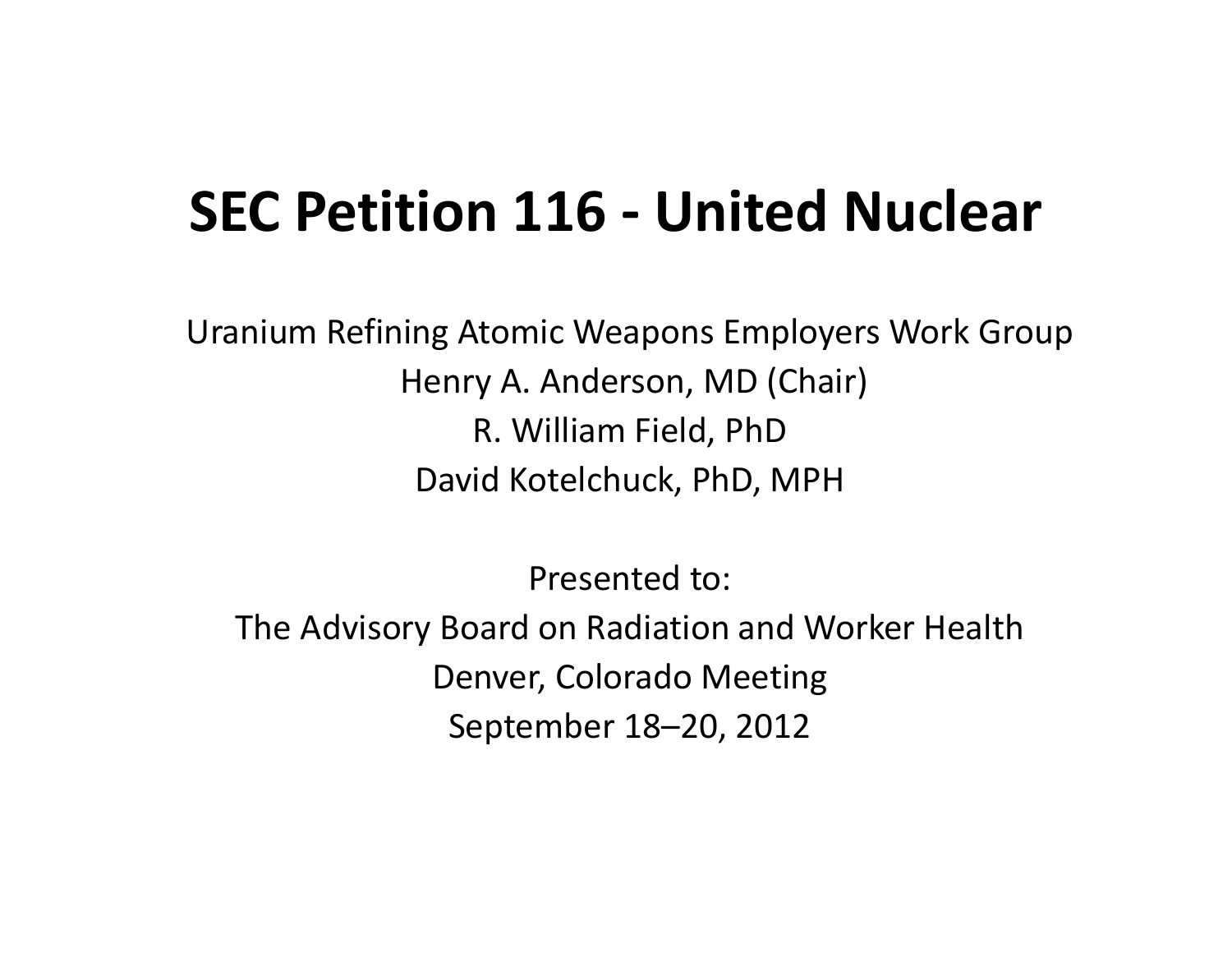## **United Nuclear ‐ Summary**

- The Uranium Refining AWE Work Group recommends that Petition 116 be denied
- The Work Group review process underlying this recommendation will be described in the following slides
- The presentation examines both the United Nuclear Site Profile and the SEC Petition Evaluation Report, since they are closely intertwined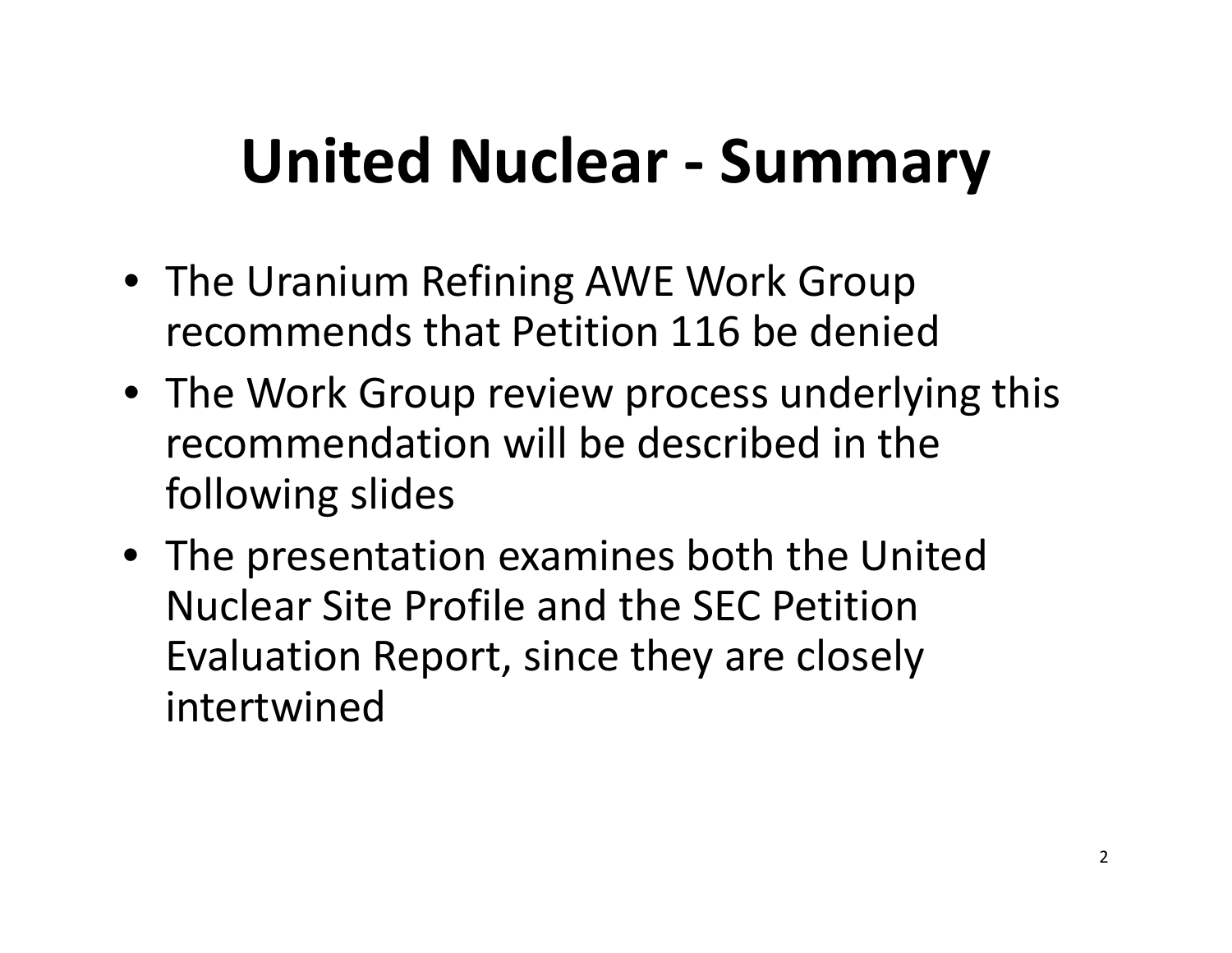# **United Nuclear – Site Description**

- Located in Hematite, Missouri
- Manufactured uranium metal and uranium compounds from natural and enriched uranium for use as nuclear fuel for U.S. Navy and commercial customers
- Manufactured Th‐U oxide pellets in 1964
- Operations Period from 1958–1973
- Residual Period from 1974–2009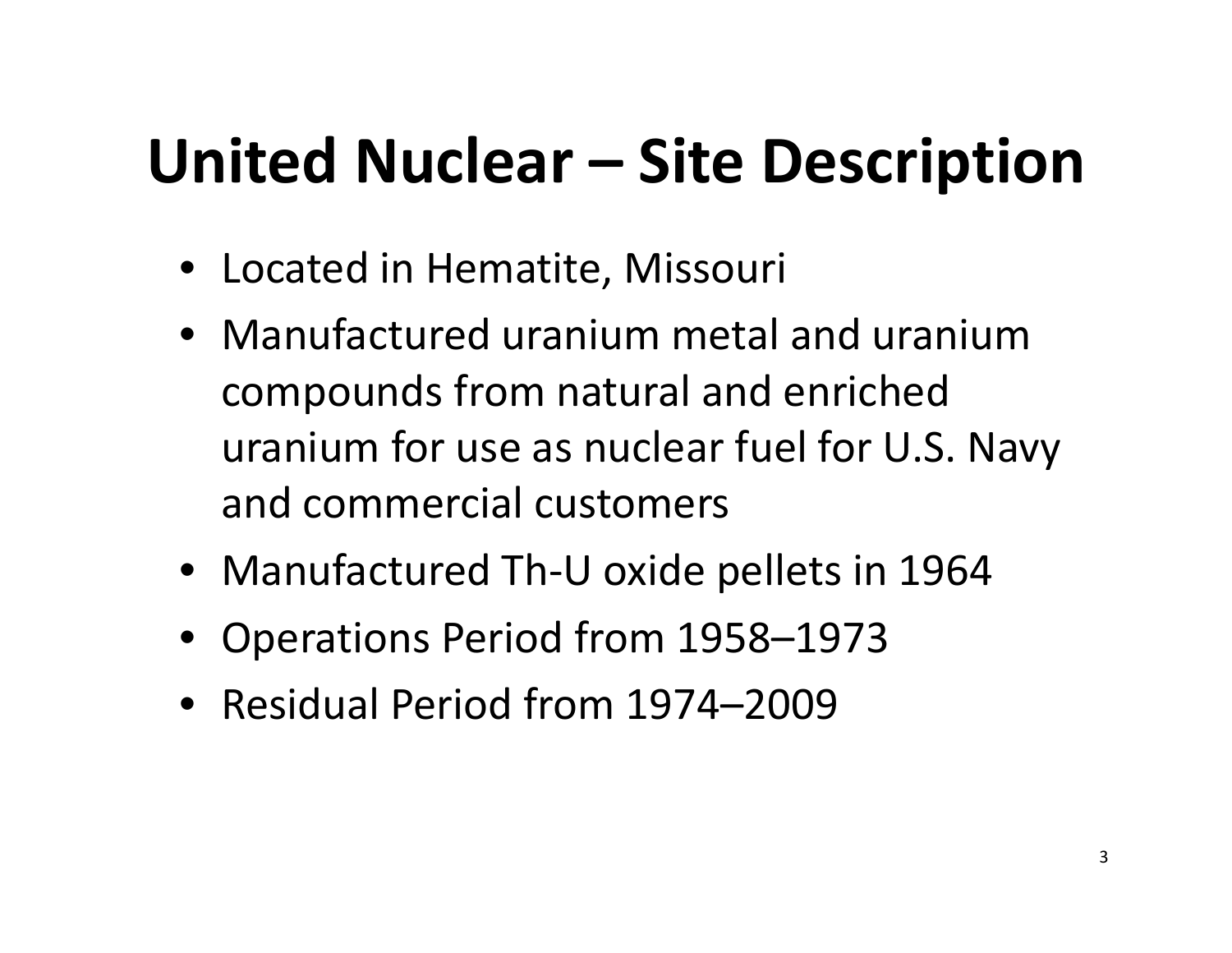# **United Nuclear – Chronology**

- March 2008 NIOSH Issues Appendix D to TBD‐6001 (Battelle 2008) – Site Profile for United Nuclear, Rev. 0
- June 2008 NIOSH receives SEC Petition 116
- November 2008 NIOSH qualifies Petition 116 for evaluation
- August 2009 NIOSH issues SEC Petition Evaluation Report (NIOSH 2009)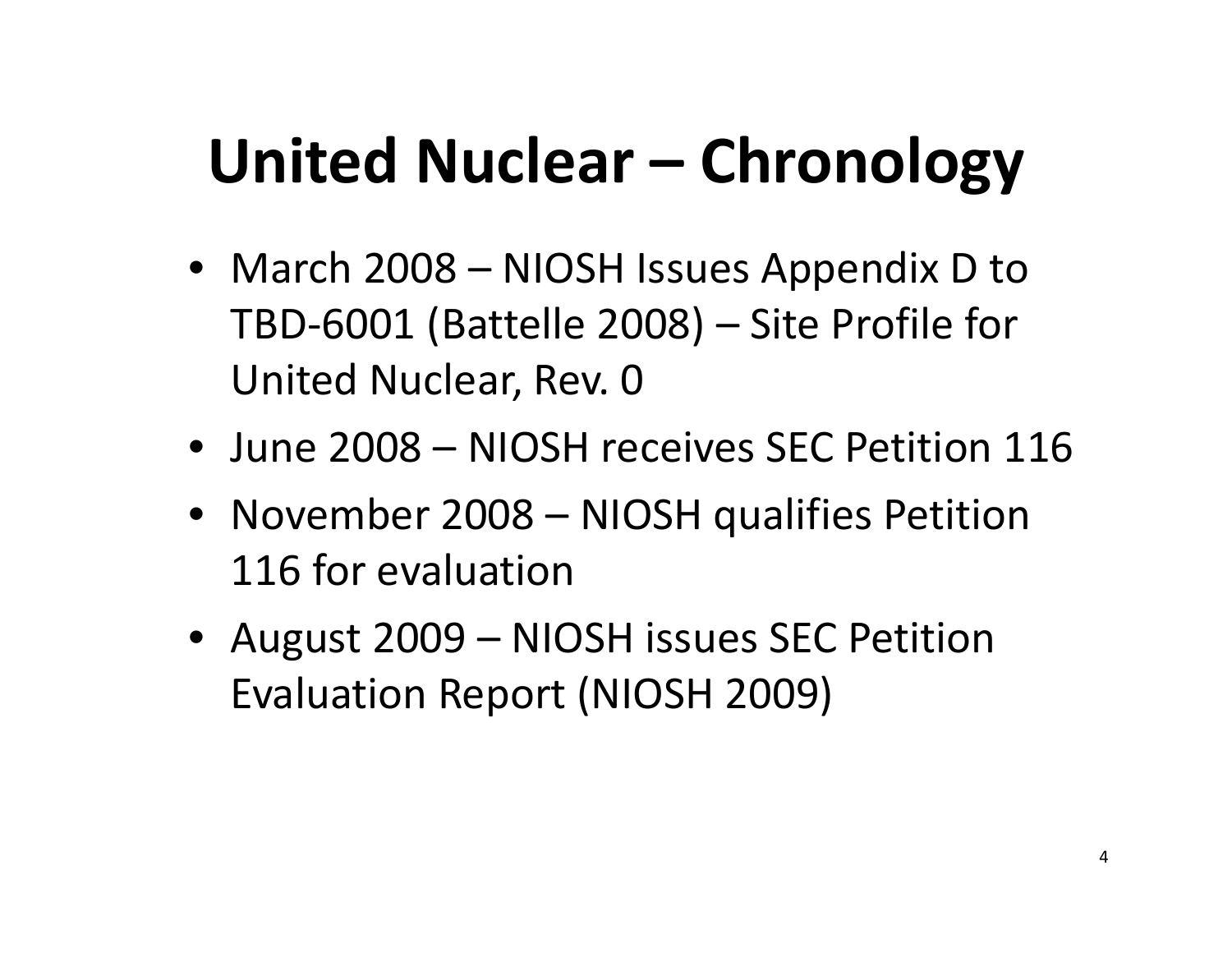### **United Nuclear ‐ Chronology (con't)**

- September 2009 SC&A provides review of United Nuclear Site Profile <u>only</u> (SC&A 2009); Review makes 6 Findings.
- February 2010 NIOSH issues revision to Petition Evaluation Report (NIOSH 2010b)
- April 2010 NIOSH issues Rev. 1 to Appendix D (United Nuclear Site Profile) (NIOSH 2010a); Revised to include additional site‐specific data
- June 2010 SC&A delivers review of Rev. 1 to Appendix D (SC&A 2010a)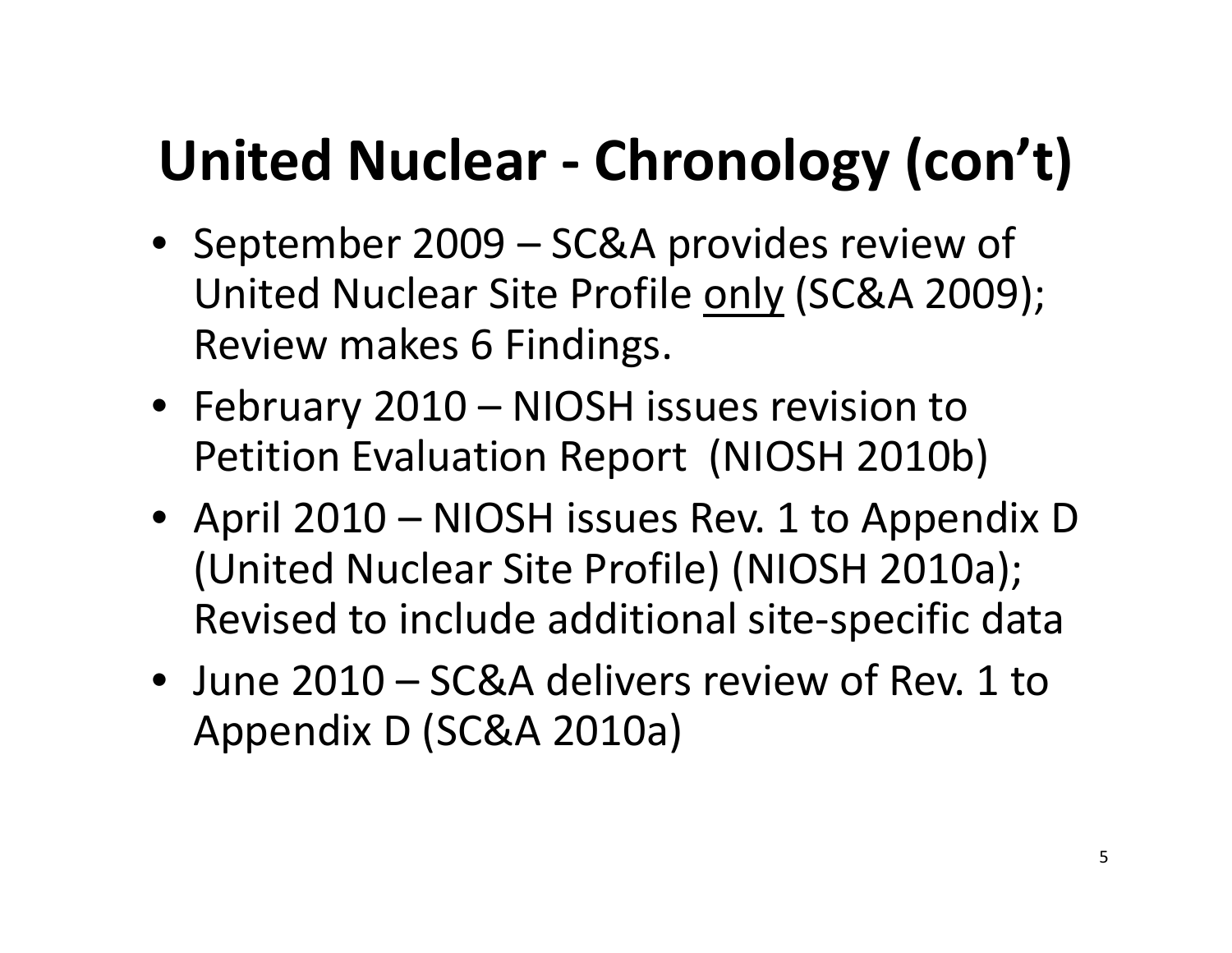### **United Nuclear ‐ Chronology (con't)**

- September 2010 SC&A delivers focused review NIOSH Petition Evaluation Report (SC&A 2010b) with 8 Findings
- March 2011 NIOSH issues free ‐standing Site Profile replacing Appendix D of TBD ‐6001 (DCAS 2011)
- November 2011 NIOSH issues white papers responding to SC&A review of PER (Davis 2011, Clark 2011, Hughes 2011)
- September 2012 Work Group proposes to deny SEC Petition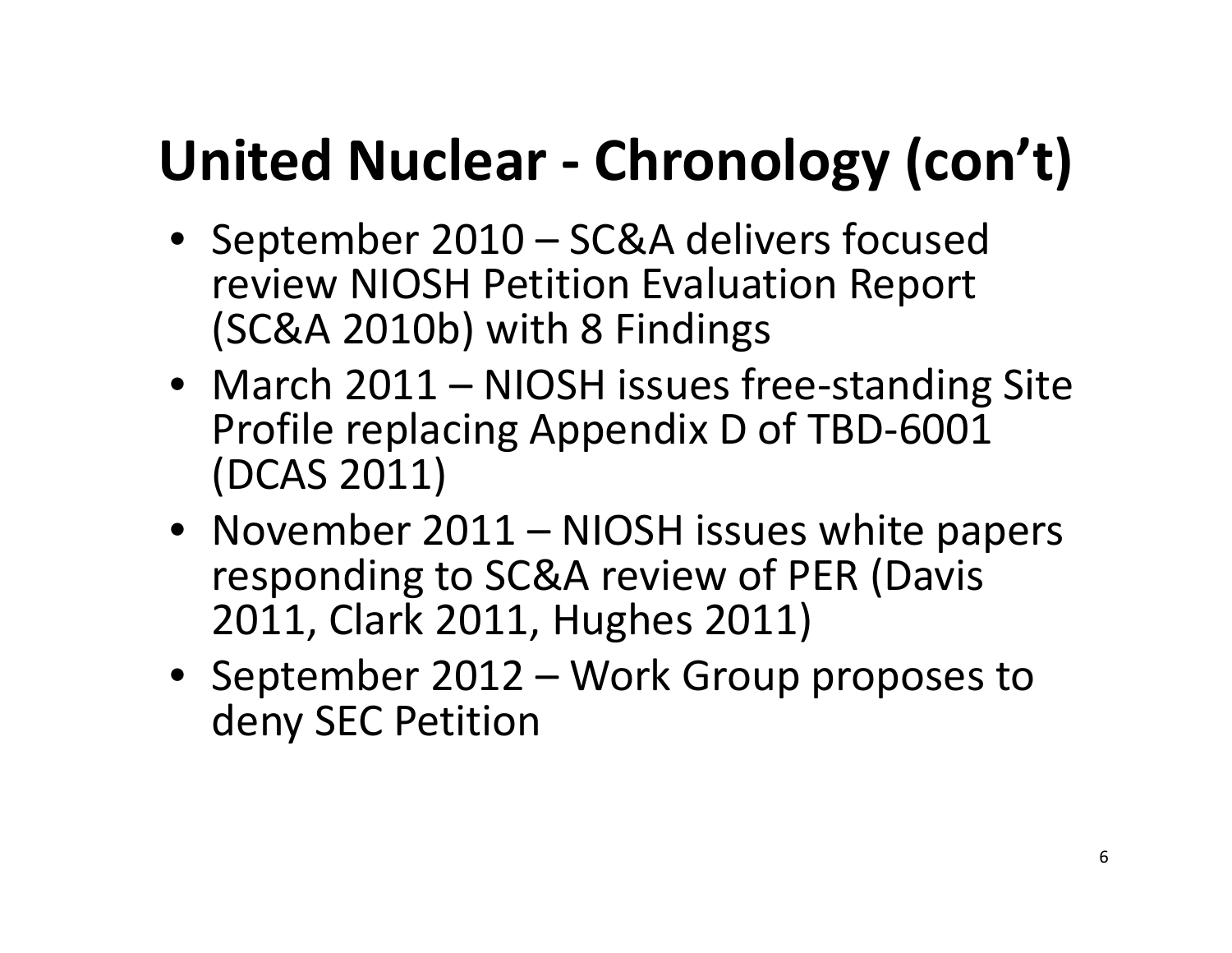### **United Nuclear – Uranium Refining AWE Work Group Activities**

- July 7, 2010 (First meeting under TBD‐6001 WG)
- November 4, 2010
- May 16, 2011
- August 16, 2011 (As Uranium Refining AWE WG)
- November 21, 2011
- February 14, 2012
- September 7, 2012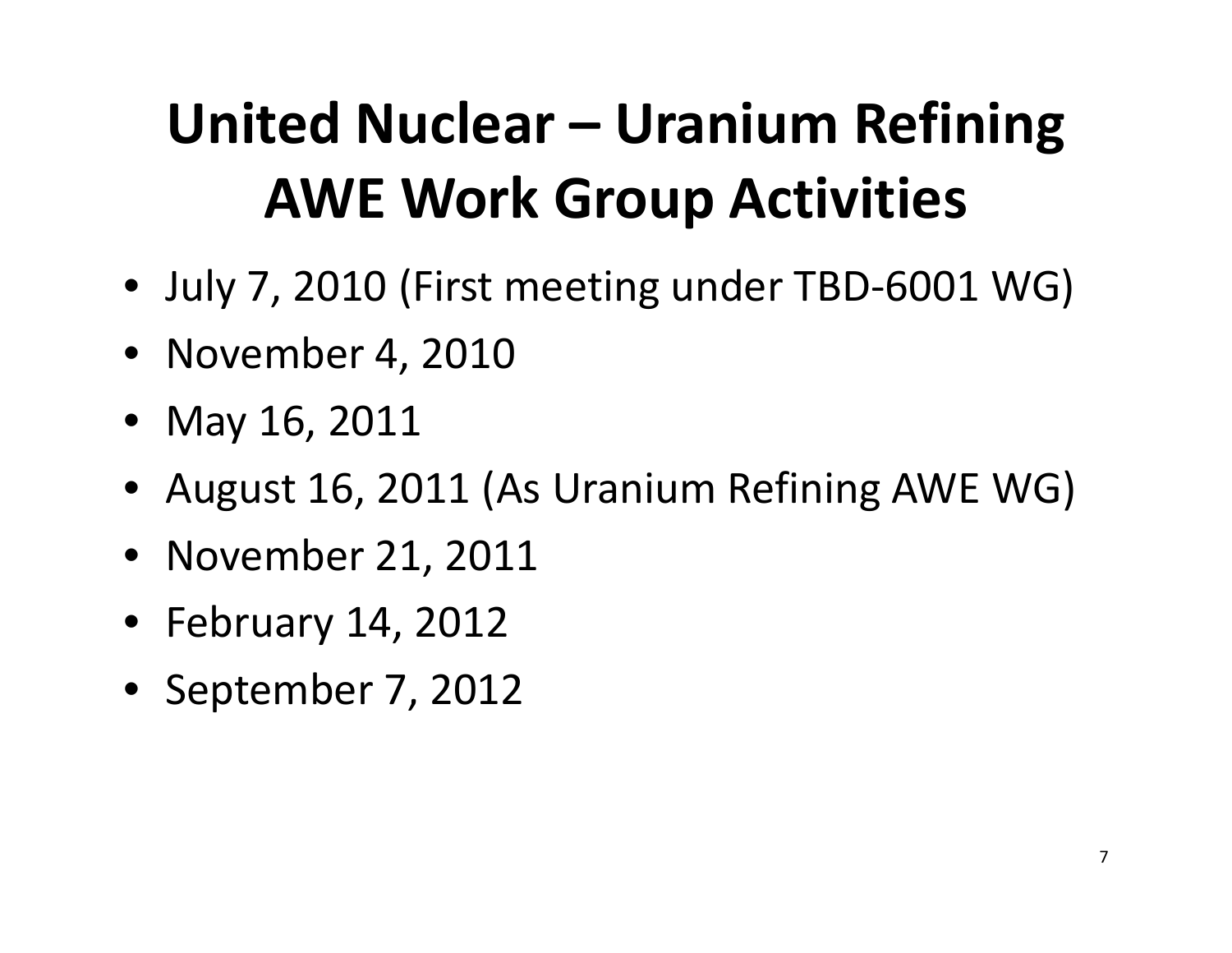# **United Nuclear ‐ Monitoring Data**

- Extensive bioassay data available at UNC
- Bioassay coworker model developed for operators and supervisors/laborers for two periods: prior to June 1963 and after June 1963, when significant process improvements made at site
- Bioassay data gap exists during 1961–1962, but air sampling data are available to validate bioassay model
- Coworker model intakes are more claimant-favorable than intakes based on air sampling for 1961–1962 period (NIOSH 2011)
- NIOSH agreed to modify coworker model to use fixed 95th percentile for gap period (1961–1962) and full distribution for other years (9/7/2012 WG Meeting)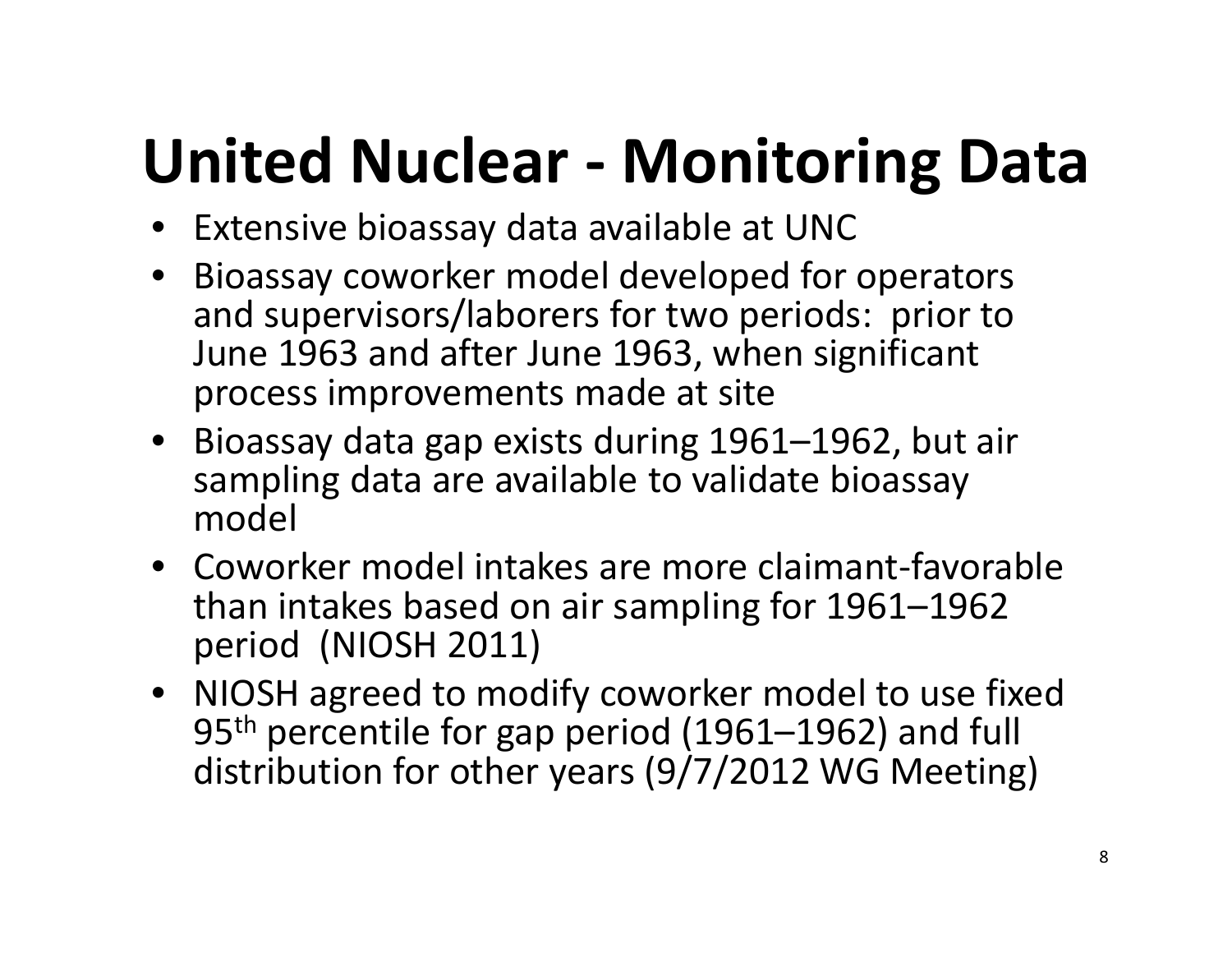#### **United Nuclear – Urinalysis Monitoring Data**

| <b>Year</b>                                                                      | <b>No. of Employees</b> | <b>No. of Samples</b> |
|----------------------------------------------------------------------------------|-------------------------|-----------------------|
| 1958                                                                             | 19                      | 7                     |
| 1959                                                                             | 41                      | 138                   |
| 1960                                                                             | 37                      | 106                   |
| 1961                                                                             | $\mathbf 0$             | $\mathbf 0$           |
| 1962                                                                             | 74                      | 196                   |
| 1963                                                                             | 110                     | 1730                  |
| 1964                                                                             | 45                      | 1537                  |
| 1965                                                                             | 57                      | 1238                  |
| 1966                                                                             | 87                      | 1351                  |
| 1967                                                                             | 64                      | 1320                  |
| 1968                                                                             | 116 op. /74 non-op      | 1845                  |
| 1969                                                                             | 131                     | 1980                  |
| 1970                                                                             | 45                      | 158                   |
| Data for 1971-1973 available but not reliable.<br>Source: NIOSH PER for SEC-116. |                         |                       |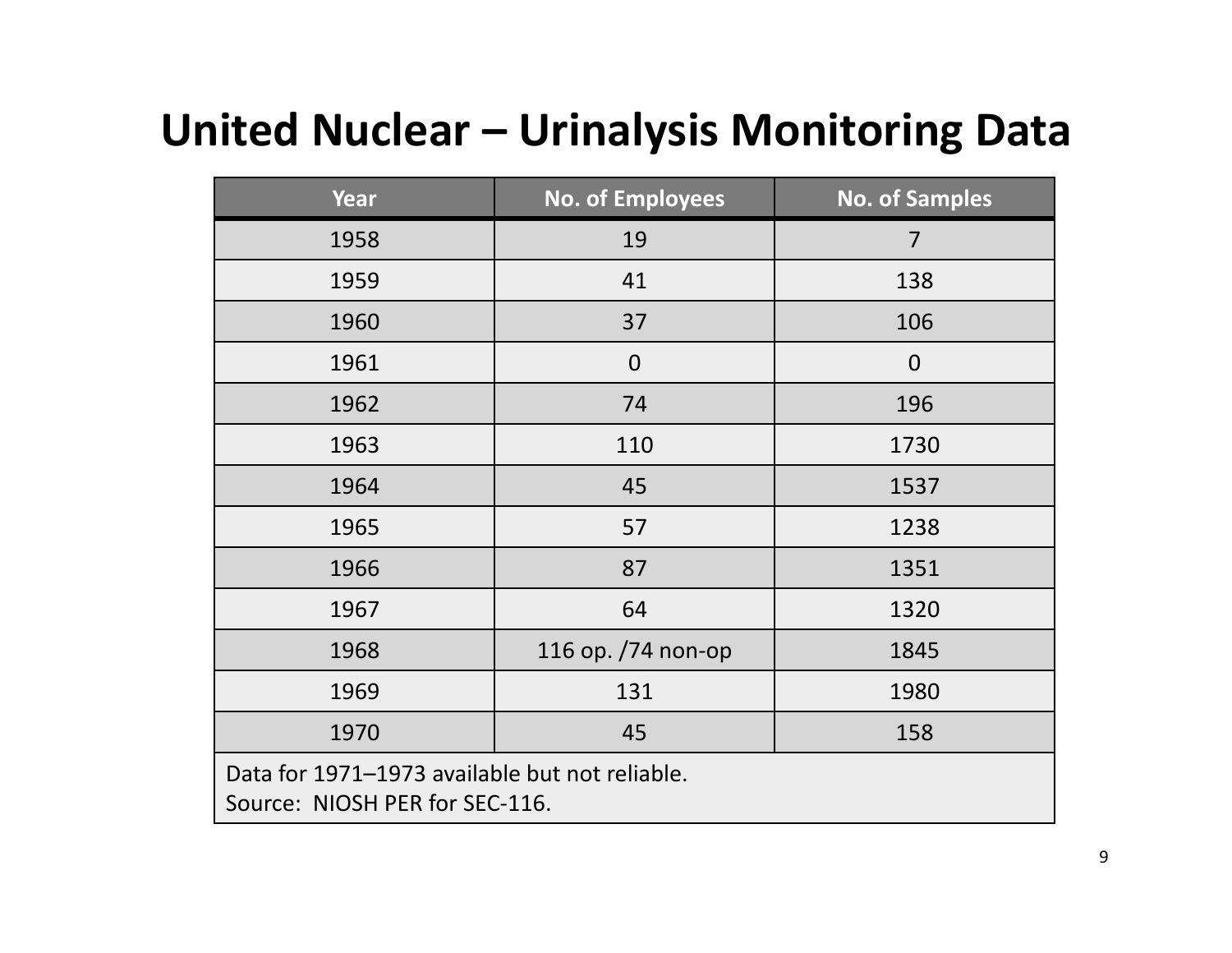- SC&A made 6 Findings based on its review of Appendix D of TBD‐6001 (Battelle 2008)
- Some of the Findings were inter‐related with PER Findings
- All Site Profile Findings have been resolved in principle, but minor clean‐up remains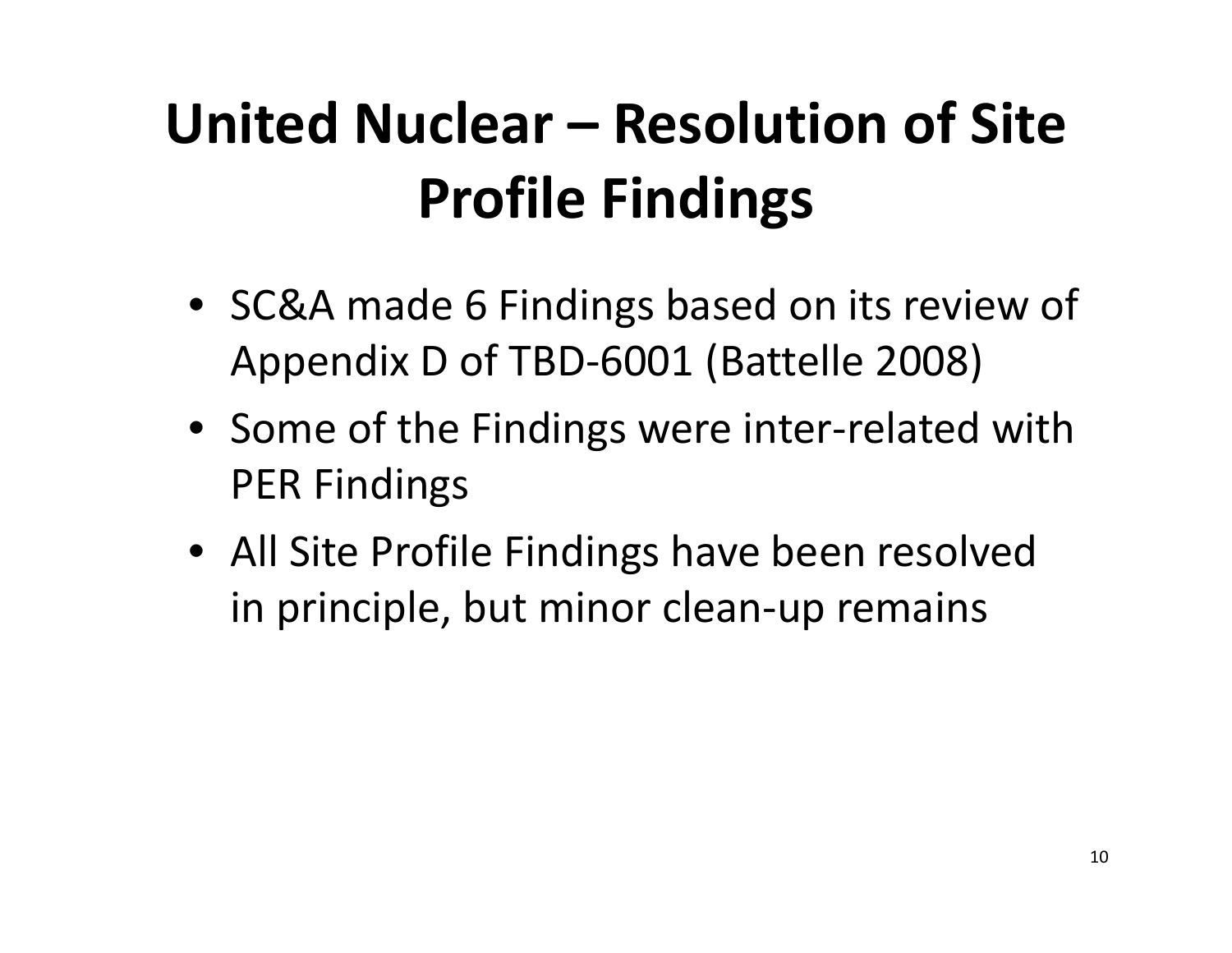- SC&A Finding: Current guidance for assigning occupational medical dose is insufficiently prescriptive
- Resolution: On November 4, 2010, the Uranium Refining AWE Work Group closed Finding #1 on the basis that there were no occupational medical exposures at the UNC site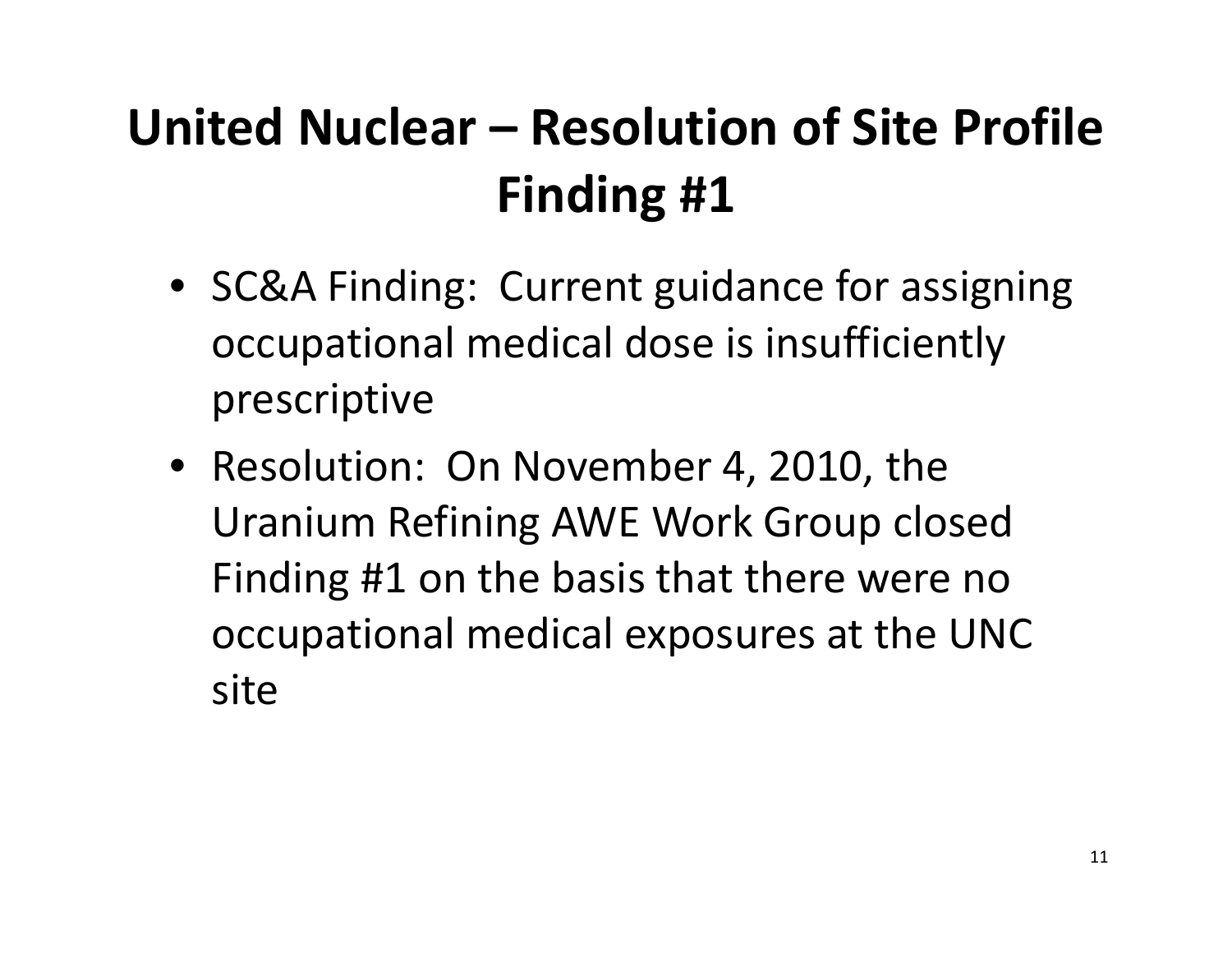- SC&A Finding: Default doses defined in Battelle‐TBD‐6001, Appendix D, Rev. 0 for external whole‐body and skin doses are based exclusively on summary statements of <sup>a</sup> 1960 AEC inspection report and may be inappropriate
- Resolution: New dosimetry data covering the years 1958–1973 were subsequently incorporated in Battelle‐TBD‐6001, Appendix D, Rev. 1; the Work Group closed Finding #2 on 11/4/2010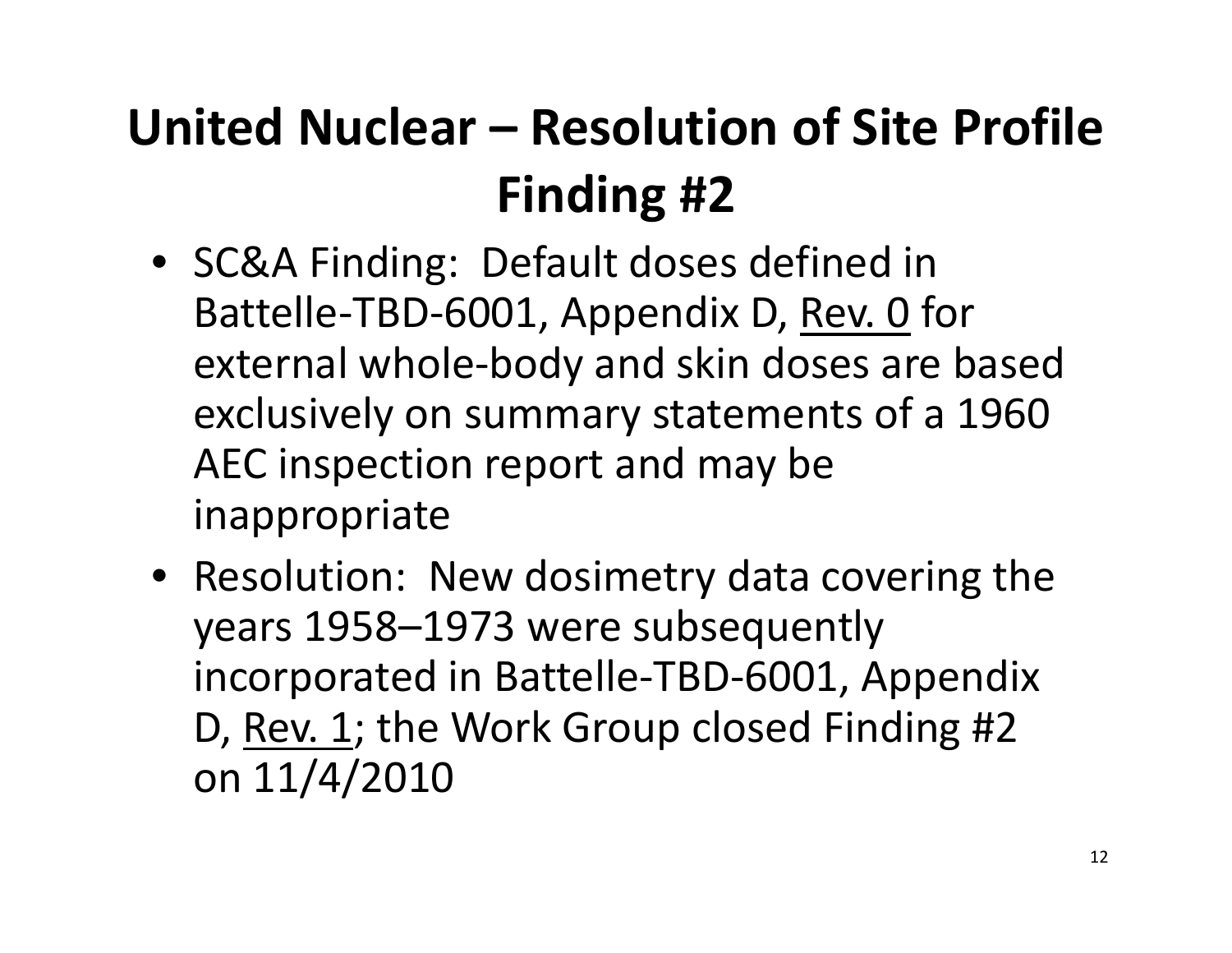- SC&A Finding: Potential exposures to neutrons are not addressed in Battelle‐TBD‐ 6001, Appendix D, Rev. 0
- Resolution: In Section D.4.2 and Table D.4 of Battelle‐TBD‐6001, Appendix D, Rev. 1, NIOSH introduced modeled neutron doses for three job categories that employed claimant‐ favorable assumptions/model parameters that address Finding #3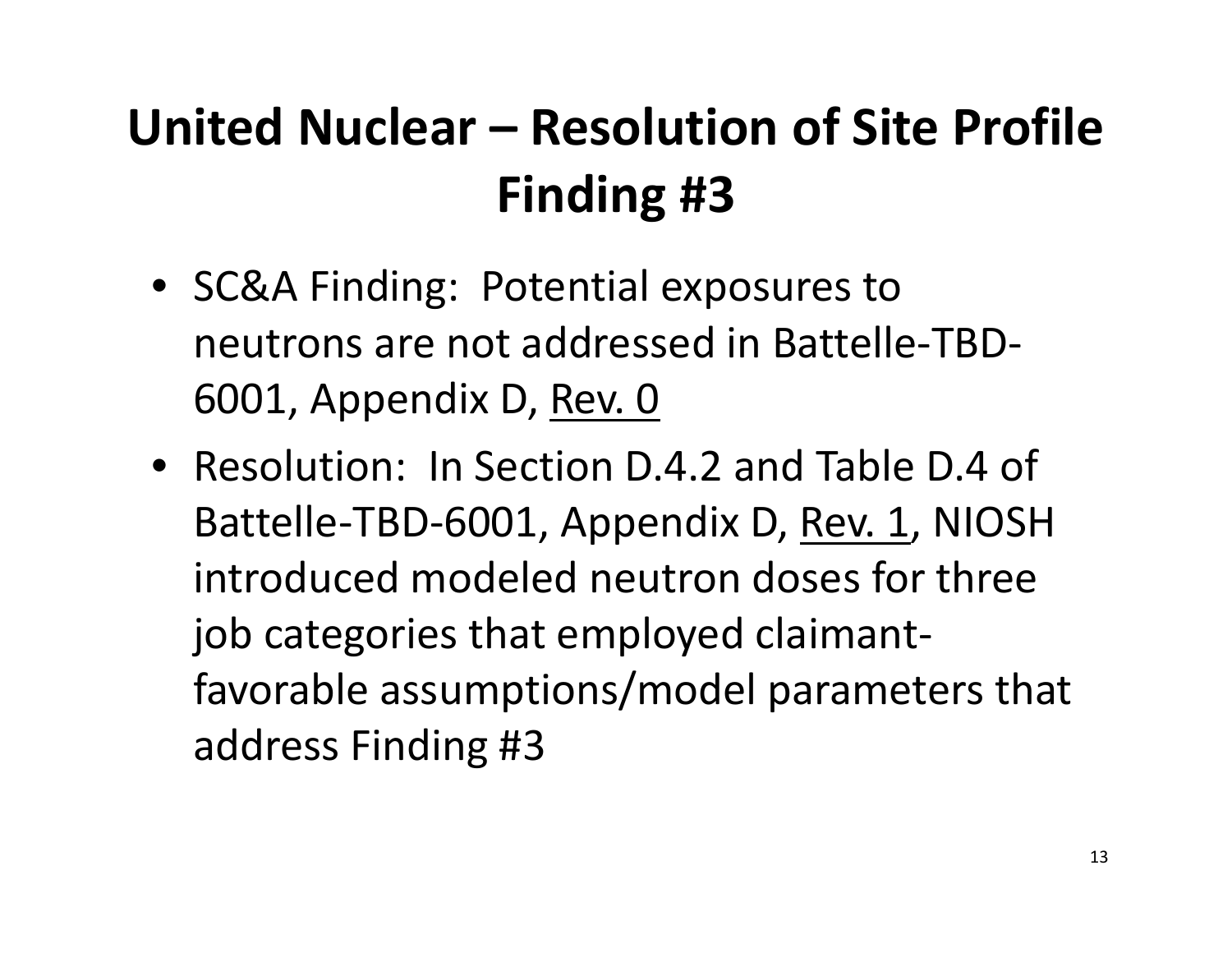- SC&A Finding14: The geometric mean of coworker inhalation intakes of uranium, as recommended by NIOSH in Table D.1 of Battelle‐TBD‐6001, Appendix D, Rev. 0 for <u>all</u> workers, may not correlate with empirical UNC urinalysis data for select years.
- Resolution: (1) NIOSH has restricted the use of Table D.1 to UNC workers for whom bioassay data is inadequate; and (2) in the recent Work Group discussion (9/7/2012), NIOSH has <u>agreed</u> to use the 95<sup>th</sup> percentile values of the coworker intakes defined in Table D.1 for 1961–1962 when no bioassay data are available.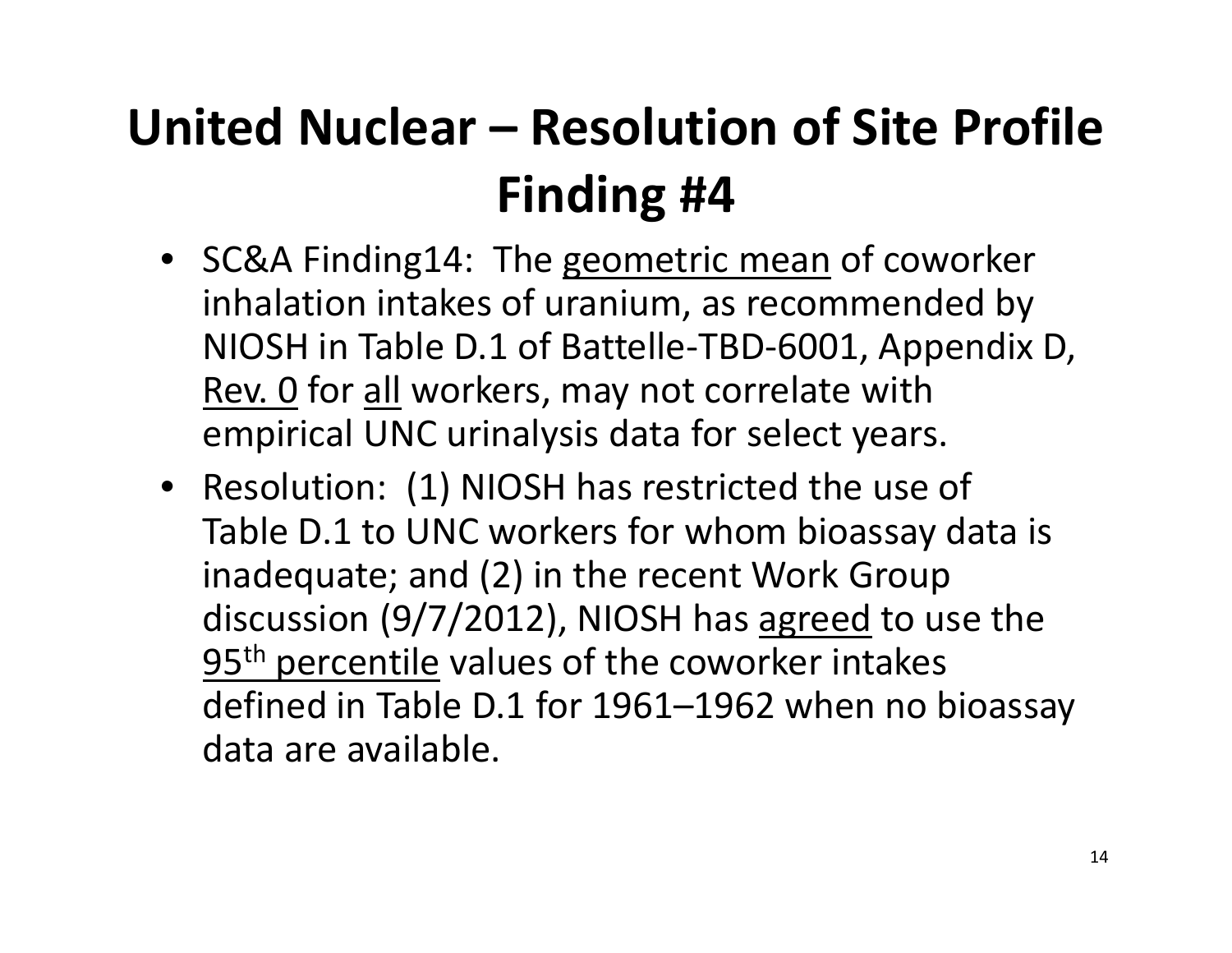- SC&A Finding: NIOSH provides insufficient information regarding the method used to derive inhalation intakes from residual contamination
- Resolution (Conditional): In a Work Group session dated 11/4/2010, NIOSH agreed that there was a mathematical error in their calculation; NIOSH further agreed that this error will be addressed when the independent Site Profile (DCAS‐TKBS‐0008) is issued. Note, however, Table 4 of DCAS‐TKBS‐0008 contains the same erroneous values identified in Finding #5. (If this error in DCAS‐TKBS‐0008 is corrected, Finding #5 will be considered resolved.)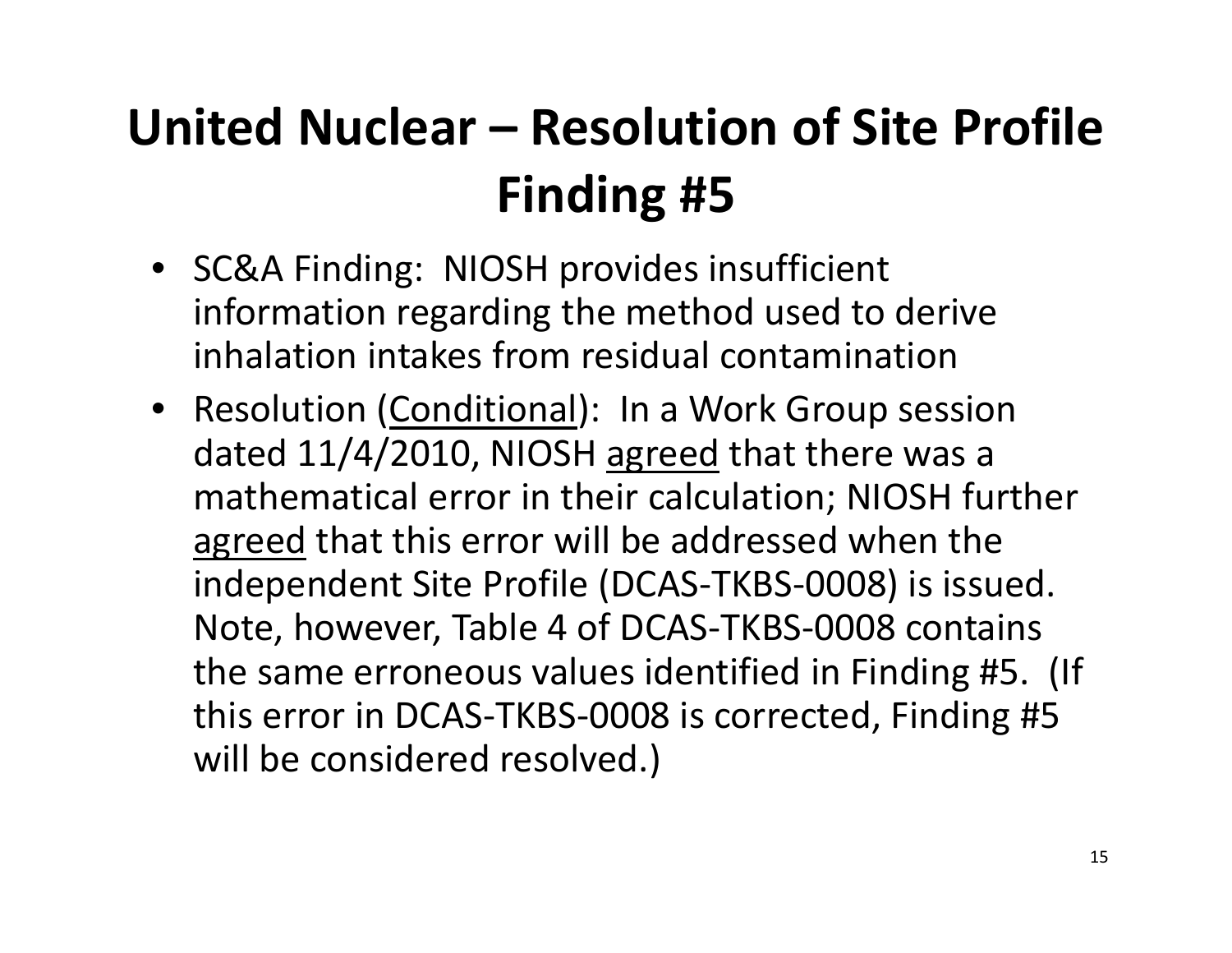- SC&A Finding: Section D.6 of Appendix D provides insufficient information that would allow the validation of default external dose estimates fromresidual contamination.
- Resolution: In an attempt to validate NIOSH's default external dose estimates from residual contamination, SC&A failed to include the dose contributions of short‐lived daughters associated with U‐234 and U‐235. When this error was accounted for, SC&A validated NIOSH's default external dose estimates and <u>withdrew</u> Finding #6.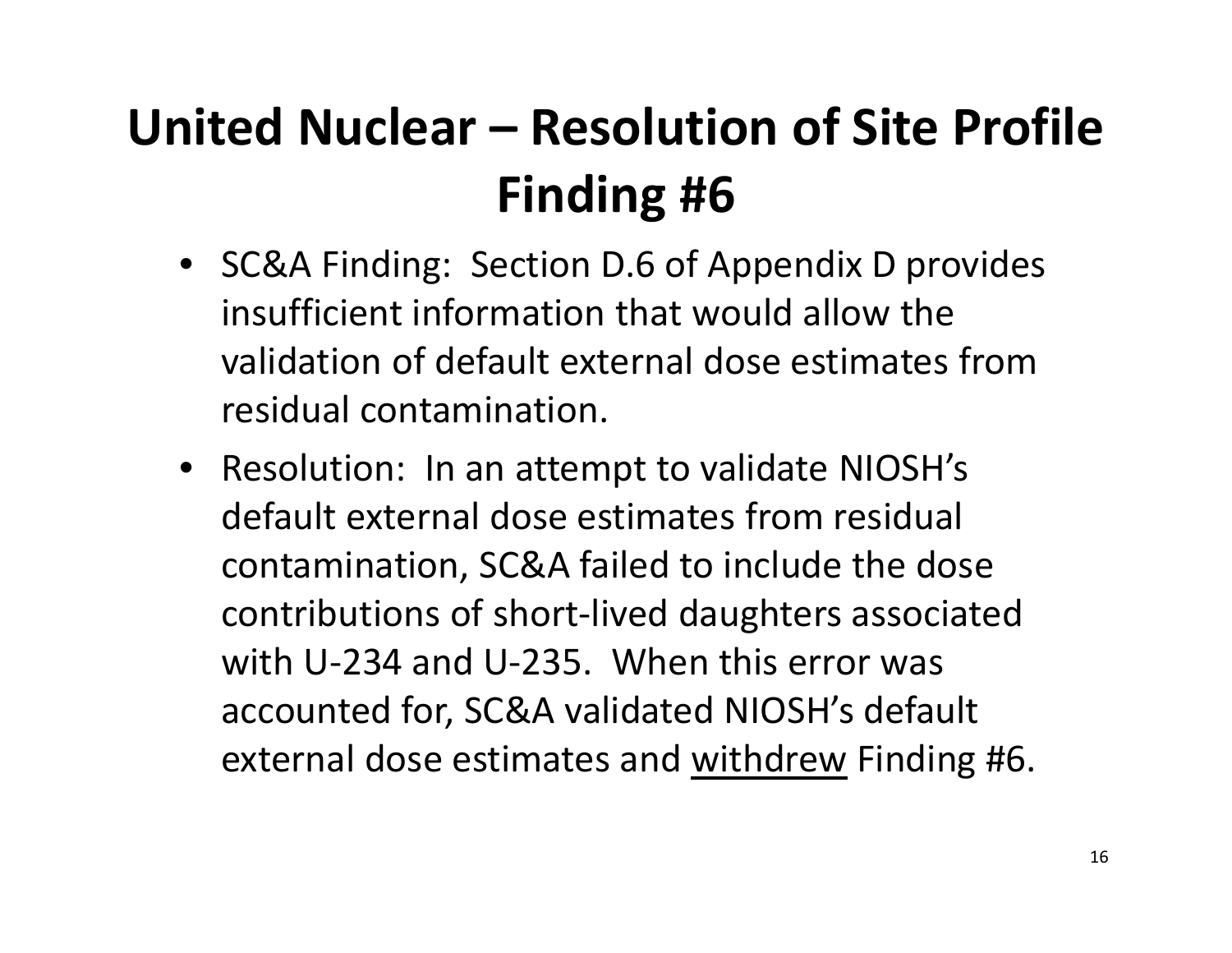## **United Nuclear – Resolution of PERFindings**

- SC&A made 8 Findings based on its review of Rev. 1 of the Petition Evaluation Report
- Some of the Findings were inter‐related with Site Profile Findings
- All PER Findings have been resolved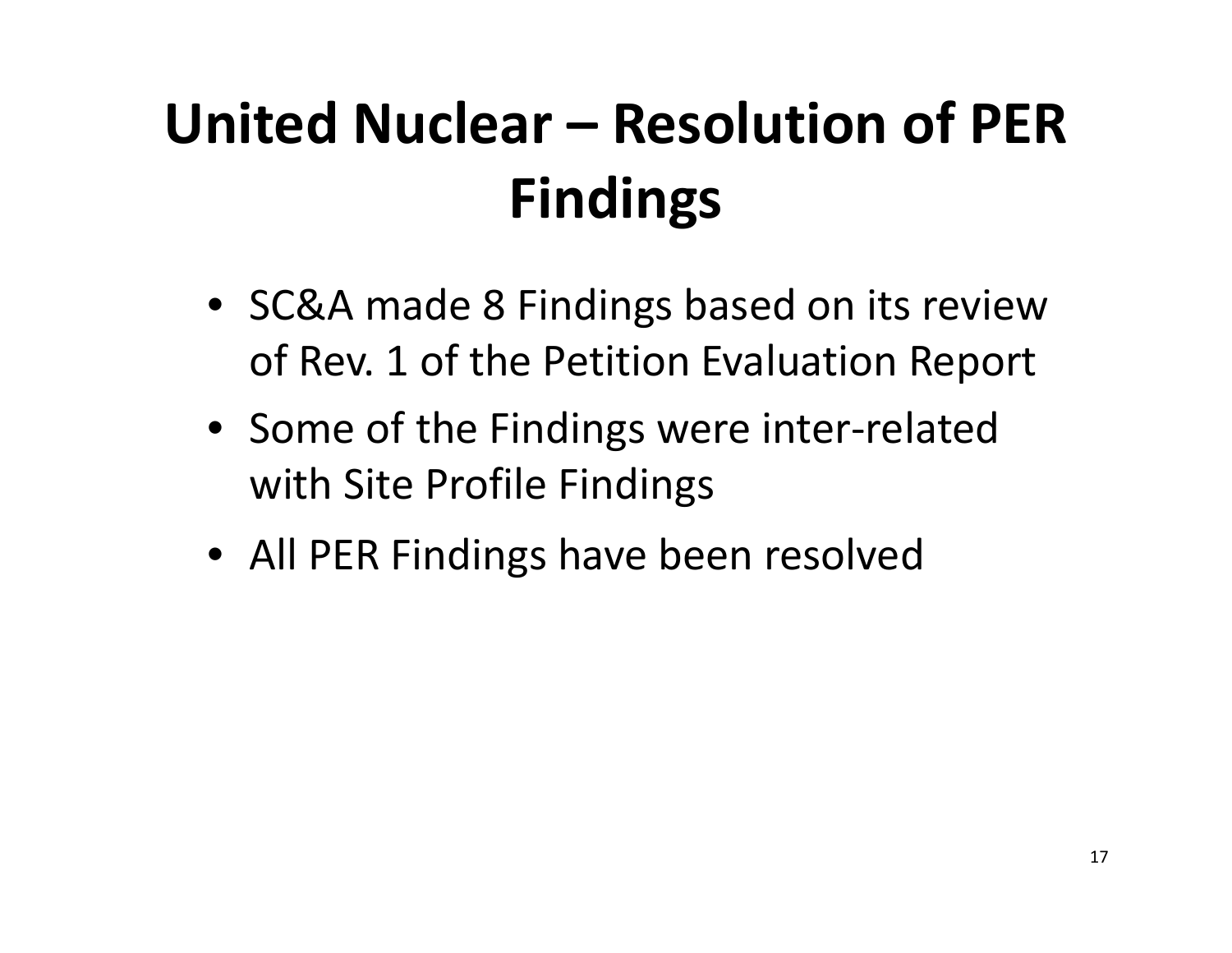# **United Nuclear ‐ PER Findings**

- Finding A: There is <sup>a</sup> need for better documentation of the beta/gamma ratios used to reconstruct external doses
- Finding B: How were the beta/gamma ratios derived and how will they be used in <sup>a</sup> claimant‐favorable way for reconstructing external doses for 1961 through 1965?
- Resolution: Additional data were included in the Site Profile (DCAS 2011) (see also Site Profile Finding #2)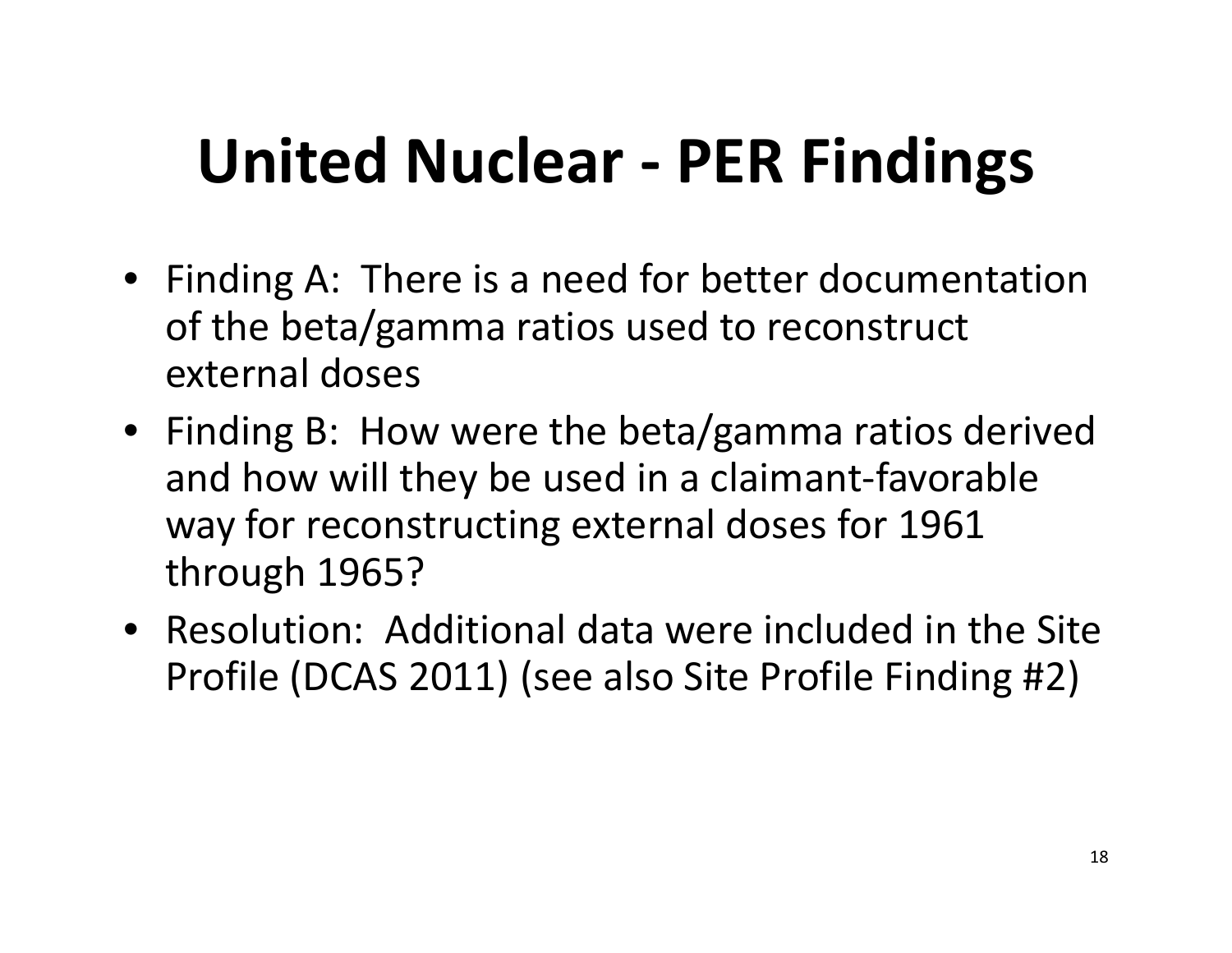- Finding C: Model used to reconstruct the neutron doses likely overestimates the doses significantly and needs to be based on assumptions that can be related to the actual operations at UNC
- Resolution: Based on worker interviews, it was determined that the assumption of 2,000 hours per year was both bounding and plausible; the WG closed this issue at the 11/21/2011 meeting (ABRWH 2011, p. 156)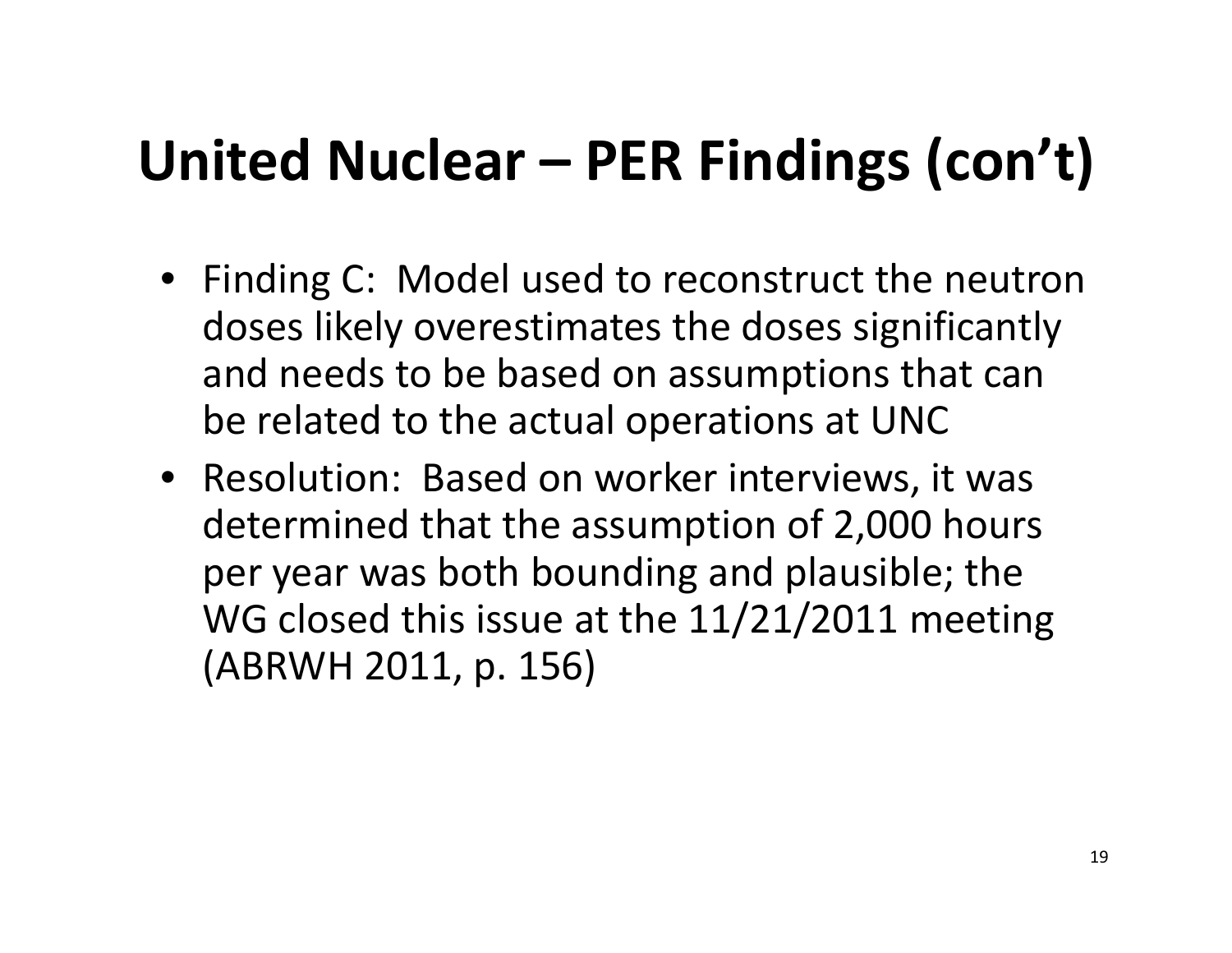- Finding D: If dose estimates are to be based in some cases on air sample data alone, it is necessary to consider the possibility of inhalation of Type F material to avoid underestimates of doses to systemic tissues
- Resolution: The coworker model is based on bioassay results – air sampling is not used in the model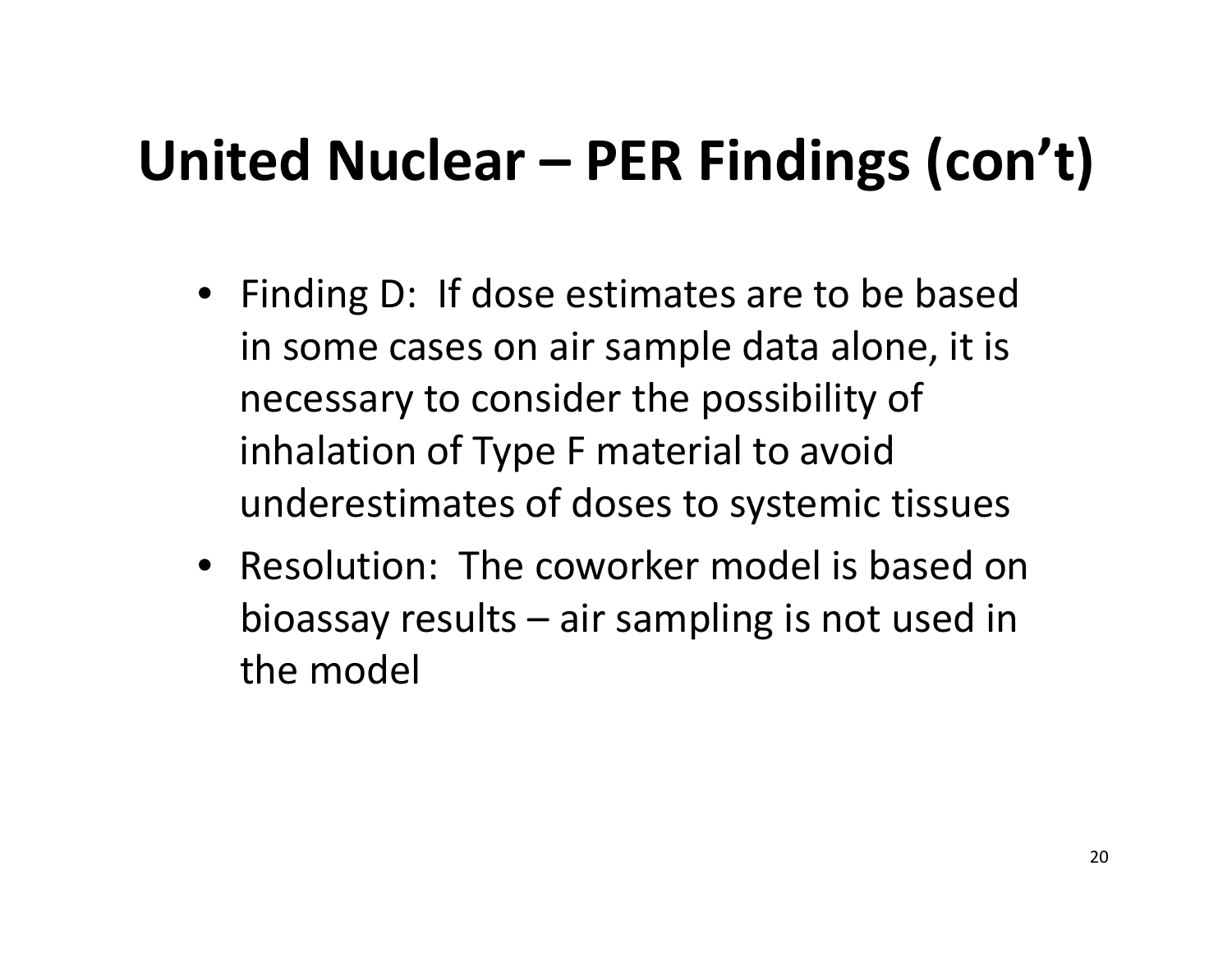- Finding E: For workers that might have been exposed to Type F uranium, the frequency of air sampling, bioassay sampling, and/or chest counting does not appear sufficient to provide adequate data for dose reconstruction.
- Resolution: Issue discussed in detail at 11/4/2010 WG meeting. NIOSH position that chronic exposures currently calculated as Type M or Type S are bounding for reasonable scenarios was accepted. Frequency of air sampling is not relevant, since air sampling not used for dose reconstruction. Sufficient bioassay sampling available to calculate bounding doses.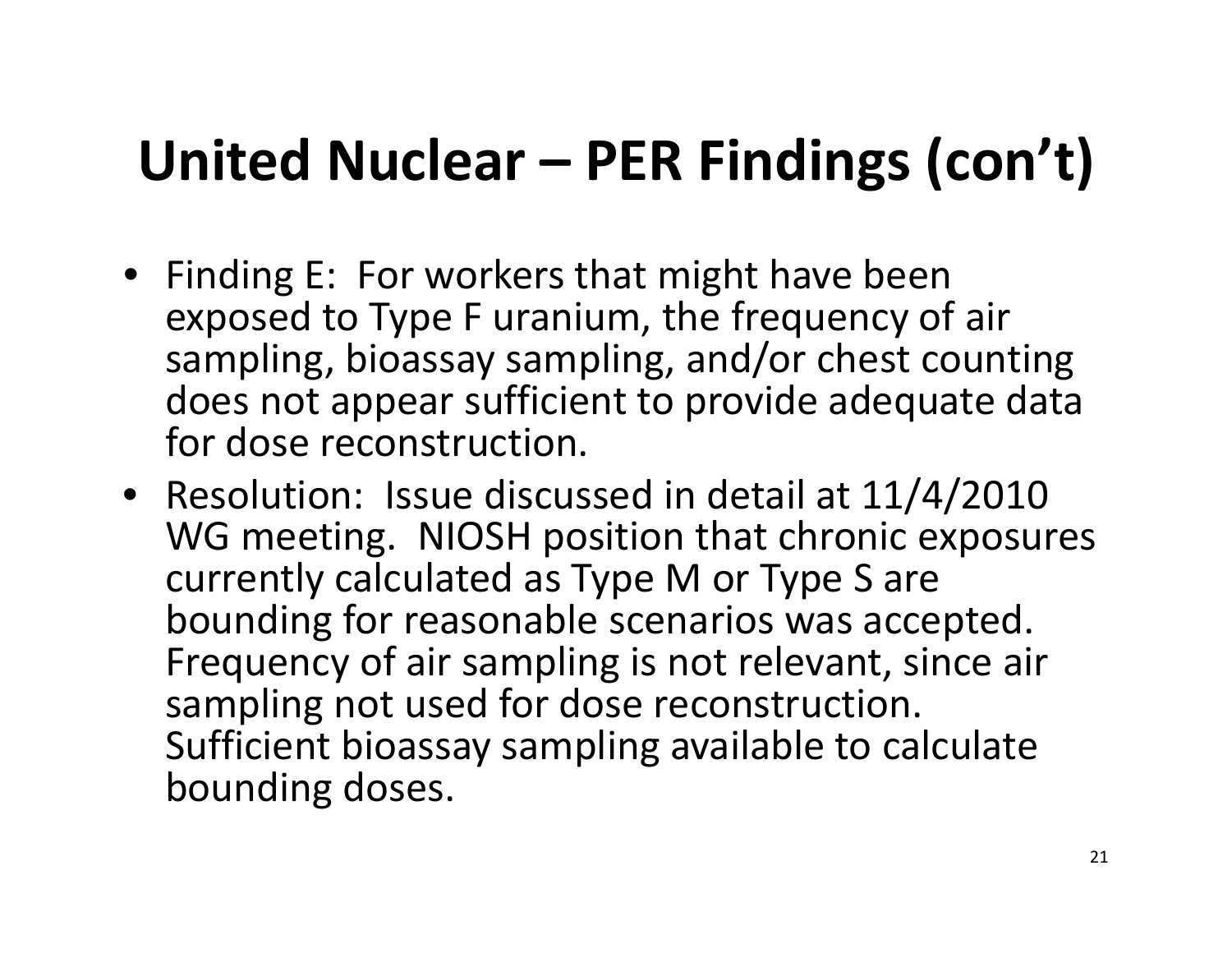- Finding F: The use of air sampling data for dose reconstruction is not reliable
- Resolution: The coworker model is basedon bioassay results – air sampling is not used in the model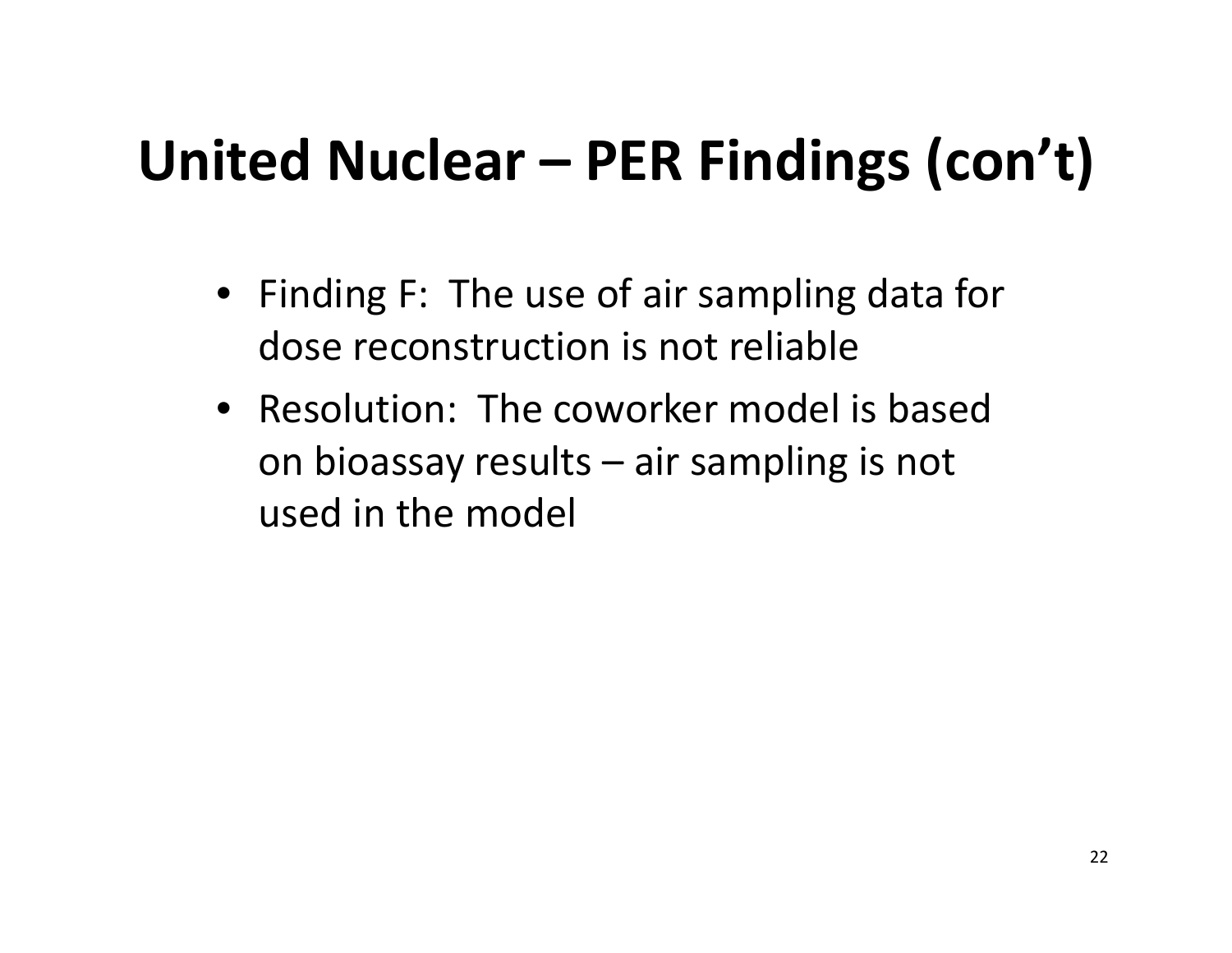- Finding G: A discussion is needed describing why internal exposures can be reliably reconstructed, given the limited bioassay data available from 1961 through 1962 and what appears to be the unreliability of air sampling data as <sup>a</sup> means to reconstruct internal doses.
- Resolution: Air sampling results were used only to validate the assumption that exposures in 1961 and 1962 were similar to the years before and after the data gap period (Hughes 2011): NIOSH will use the 95<sup>th</sup> percentile of the bioassay coworker model for this period (09/07/2012 WG Meeting)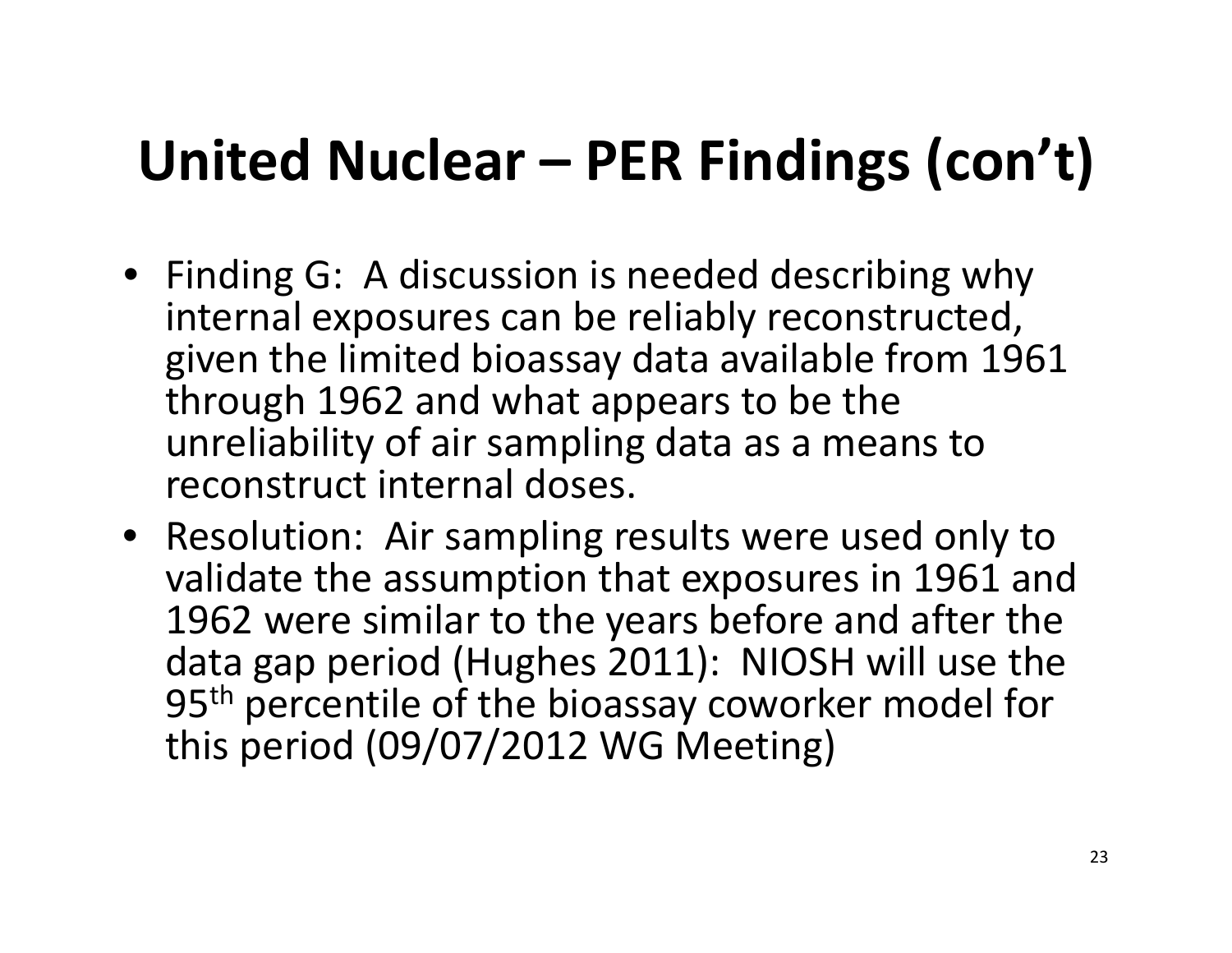- Finding H: Considerably more information is needed before an assessment of the feasibility of reconstructing doses to thorium workers, even upper bound doses, can be made
- NIOSH white paper (Davis 2011) provided evidence to WG that upper bound doses could be plausibly estimated. Issue closed at 11/21/2011 WG meeting (ABRWH 2011, p. 154).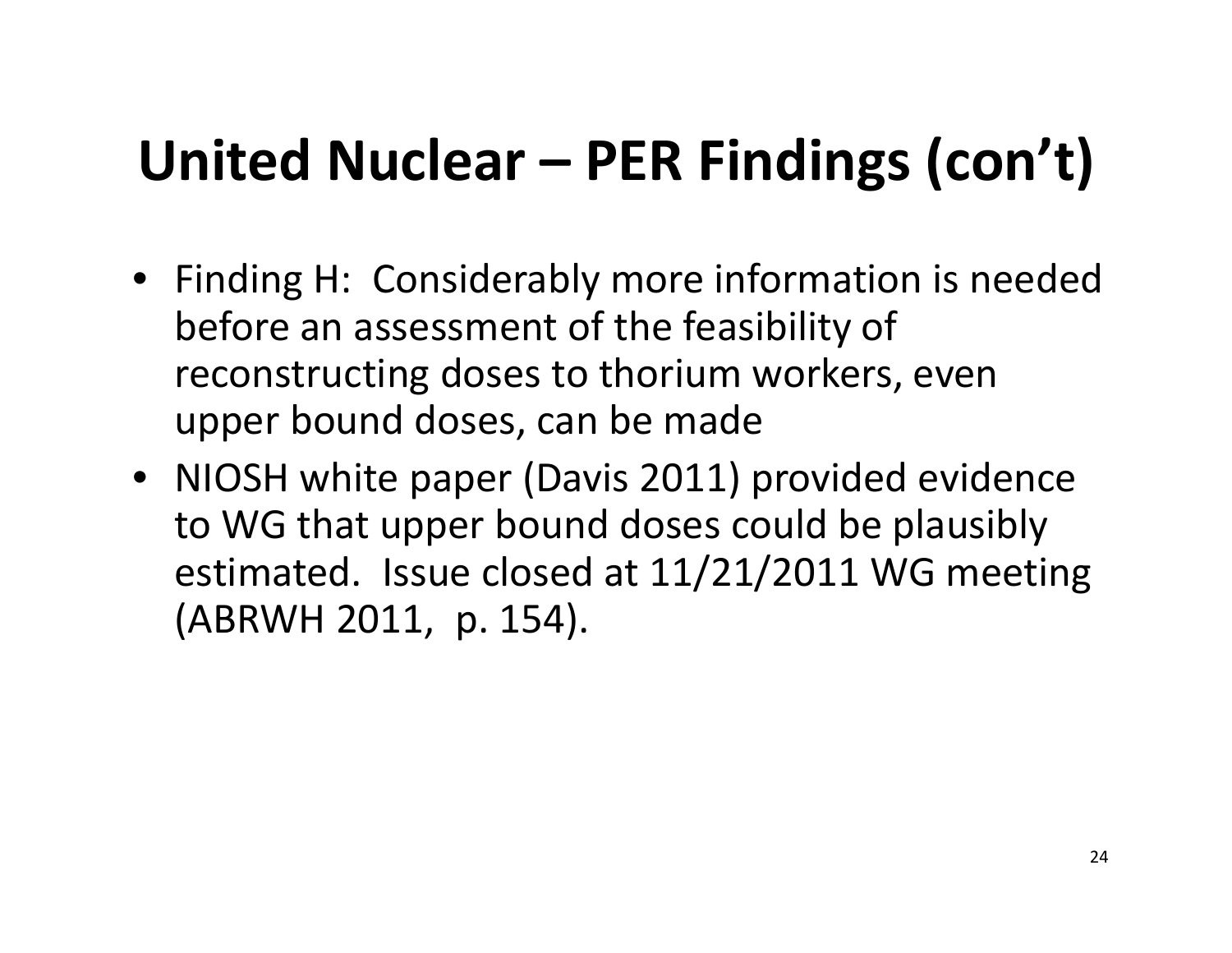# **United Nuclear – Naval Fuel Operations**

- The WG initially had some concerns that classified activities at UNC might not have been adequately reflected in the NIOSH assessments
- Therefore NIOSH interviewed an Item Plant Worker on February 28, 2012 (Interview 2012)
- The worker also participated in the WG teleconference call on September 7, 2012
- Discussions with worker provided considerable new detail that confirmed NIOSH's documented understanding of UNC operations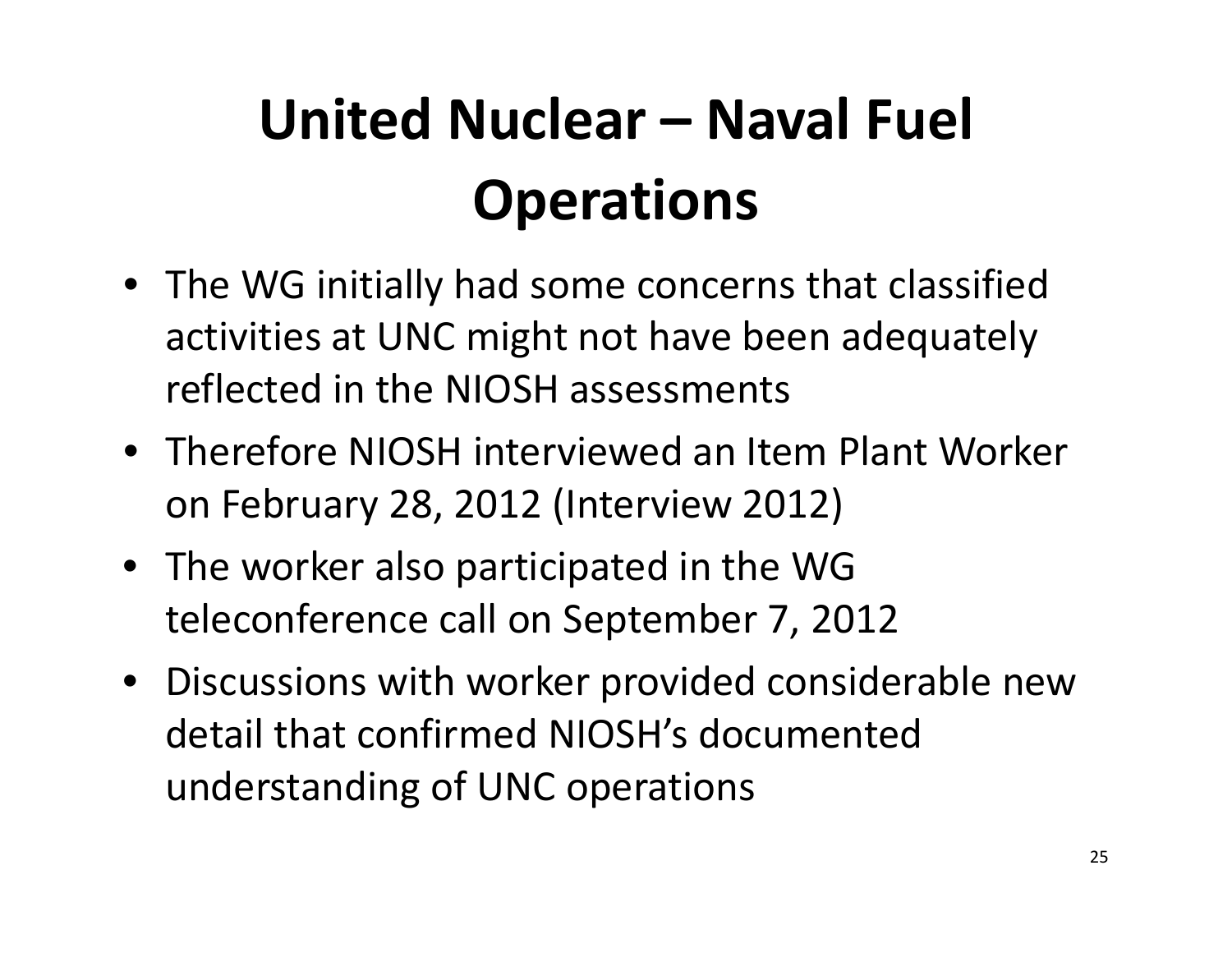### **United Nuclear – Uranium Refining AWE WG Recommendation**

- Petition 116 covering "All site employees that worked in any area of the United Nuclear Corporation – Hematite, MO, site from January 1, 1958 through December 31, 1973 and the residual radiation period January 1, 1974 through July 31, 2006" should be denied
- Based on analysis of the available resources, there is no part of the class under evaluation for which radiation doses cannot be bounded under plausible circumstances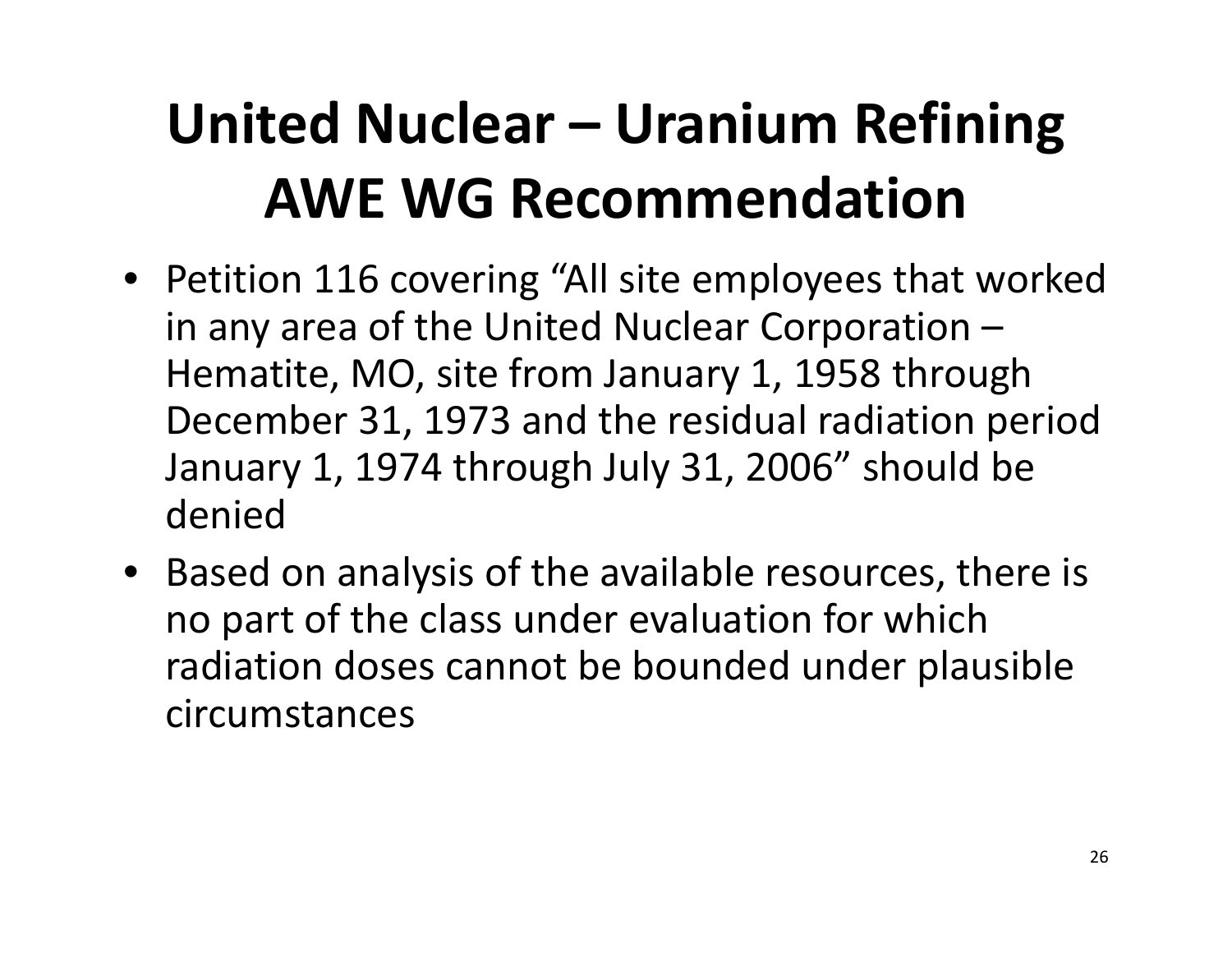## **United Nuclear ‐ References**

- Battelle 2008. Battelle‐TBD‐6001, *Site Profiles for Atomic Weapons Employers the Refine Uranium and Thorium – Appendix D United Nuclear Corporation*, March 14, 2008.
- SC&A 2009. *Review Of The NIOSH Site Profile For The United Nuclear Corporation, Missouri, Battelle‐TBD‐6001, Appendix D.* September 2009.
- NIOSH 2009. *SEC Petition Evaluation Report for the United Nuclear Corporation, Petition SEC‐00116.* Rev. 0. August 17, 2009.
- SC&A 2010a. *A Critical Review of Revision 1 of the NIOSH Site Profile for the United Nuclear Corporation, Missouri, Addendum to SCA‐TR‐SP2009‐0040*. June 24, 2010.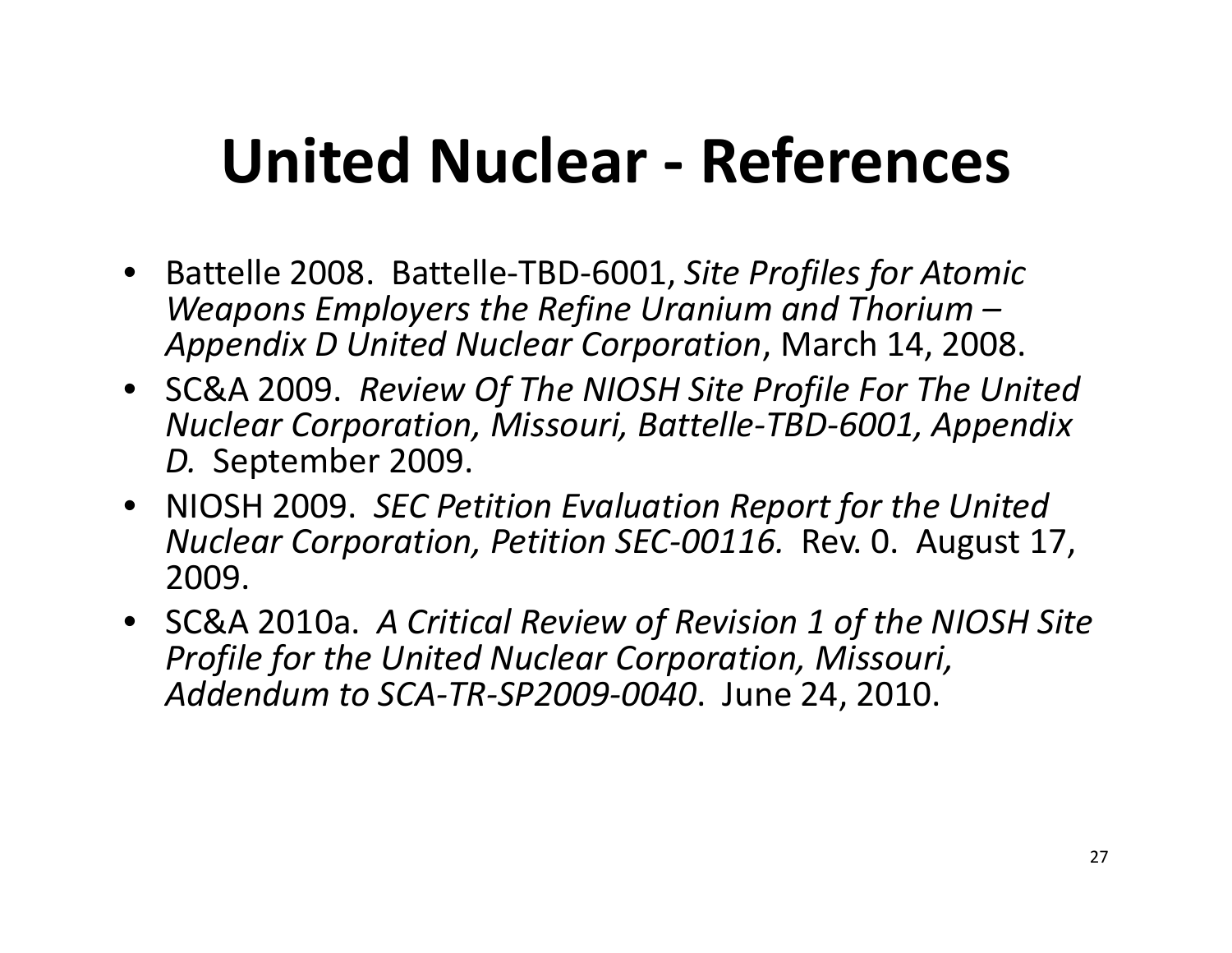### **United Nuclear – References (con't)**

- SC&A 2010b. *A Review of the SEC Petition Report For United Nuclear Corporation, Petition SEC‐00116*. September 2010.
- NIOSH 2010a. *Rev. 1 to Appendix D*. April 30, 2010.
- NIOSH 2010b. *SEC Petition Evaluation Report for the United Nuclear Corporation, Petition SEC‐00116.* Rev. 1. January 28, 2010.
- DCAS 2011. *Technical Basis Document for the United Nuclear Corporation , Hematite, Missouri.* DCAS‐TKBS‐ 0008. Effective Date 03/21/2011. (Replaces Appendix D)
- $\bullet$  Hughes 2011. *United Nuclear Corporation Air Concentration Data for 1961 and 1962*. Lara Hughes, NIOSH/DCAS. November 2011.